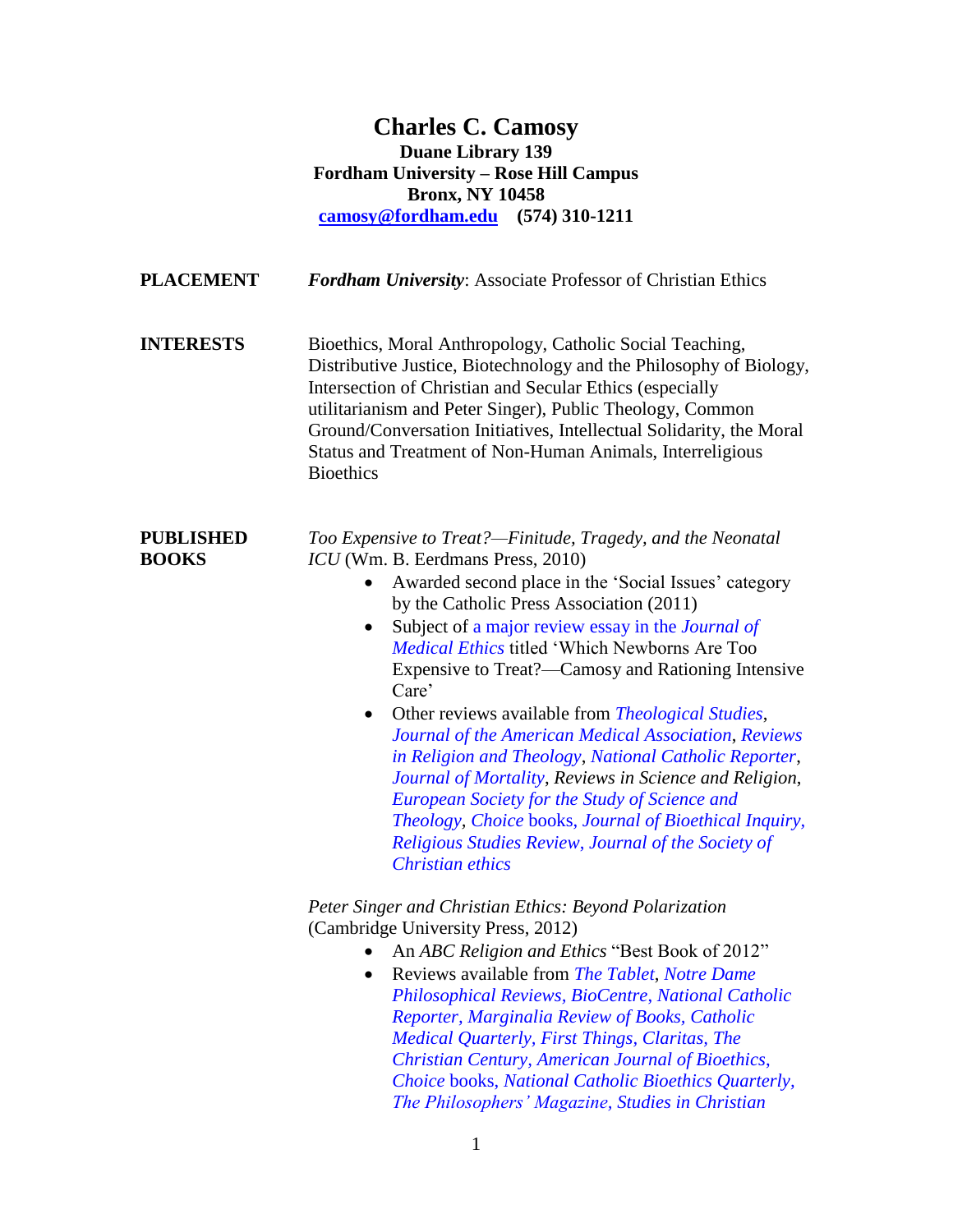|                                                   | Ethics, Lincare, Teaching Philosophy, European<br>Society for the Study of Science and Theology, Health<br>and Social Care Chaplaincy, Horizons, Scottish<br>Journal of Theology, Journal of the Society of Christian<br><b>Ethics</b>                                                                                                                                              |
|---------------------------------------------------|-------------------------------------------------------------------------------------------------------------------------------------------------------------------------------------------------------------------------------------------------------------------------------------------------------------------------------------------------------------------------------------|
|                                                   | For Love of Animals: Christian Ethics, Consistent Action<br>(Franciscan Media, October 2013)                                                                                                                                                                                                                                                                                        |
|                                                   | Reviews available from <i>Publisher's Weekly</i> , Catholic<br>News Service, The Public Discourse, The Catholic<br>Register (Toronto), Huffington Post, Faith Meets<br>World, The Peaceable Table, Catholic Concern for<br>Animals, CatholicMoralTheology.com, Georgetown<br>Law Weekly, National Catholic Reporter, Catholic<br>Social Science Review, Journal of Religious Ethics |
|                                                   | Beyond the Abortion Wars: A Way Forward for a New Generation<br>(Wm. B. Eerdmans Press, March 2015)<br>Reviews available from <i>Practical Ethics</i> (Oxford)                                                                                                                                                                                                                      |
|                                                   |                                                                                                                                                                                                                                                                                                                                                                                     |
| <b>BOOKS IN</b><br><b>PROGRESS</b>                | Preferring the Most Vulnerable: A Consistent Ethic of Life for a<br>New Generation (negotiations pending with Eerdmans, likely<br>forthcoming in 2017)                                                                                                                                                                                                                              |
|                                                   | Bioethics and the Abrahamic Religions: How Ancient Traditions<br>Speak to Our Most Pressing Contemporary Moral Problems<br>(negotiations pending with Georgetown University Press)                                                                                                                                                                                                  |
| <b>BOOKS/</b><br><b>JOURNALS</b><br><b>EDITED</b> | 'Non-Human Animals' Journal of Moral Theology (3)2<br>(June 2014)                                                                                                                                                                                                                                                                                                                   |
|                                                   | Edited Volume from <i>Healing the Wounds</i> conference (forthcoming<br>spring of $2016$ )                                                                                                                                                                                                                                                                                          |
| <b>ARTICLES</b>                                   | 'Engager le débat avec Peter Singer' forthcoming in Klesis, 2015                                                                                                                                                                                                                                                                                                                    |
|                                                   | 'The Use of Animals in Biomedical Research—Can Moral<br>Theology Fill the Gap? Journal of Moral Theology (3)2 (June<br>2014)                                                                                                                                                                                                                                                        |
|                                                   | 'Intellectual Solidarity and Transcending Polarized Discourse'<br>Journal of Political Theology (January 2014) 14(1) **                                                                                                                                                                                                                                                             |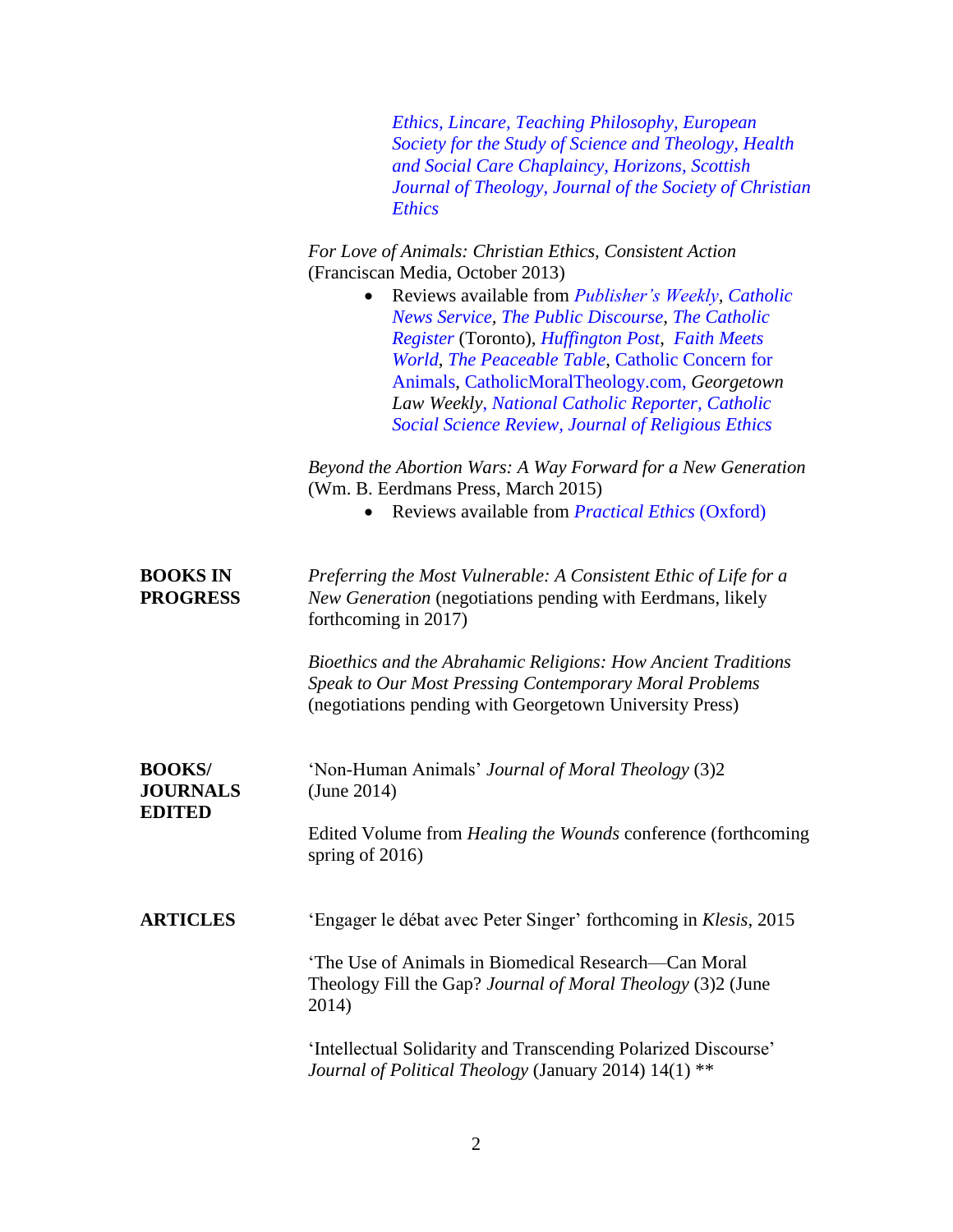**'**Nonviolence in Our Abortion Discourse?— A Post-Election Opening' *Horizons* 40(1) June 2013\*\*

> Awarded third place for "Best Scholarly Feature Article" by Catholic Media Association (2013)

'Concern for Our Vulnerable Prenatal and Neonatal Children: A Reply to Giubilini and Minerva' and 'Is the Pro-Choice Position for Infanticide 'Madness'?' *Journal of Medical Ethics* 2013 May 39(5)\*\*

> • Includes response/rejoinder exchange with Prof. Robert George (Princeton University)

'Which Newborns are Too Expensive to Treat?—a Response to Dominic Wilkinson' (Advanced publication online at the on January 27, 2013) *Journal of Medical Ethics* 2013 August 39(8)\*

'The Role of Normative Traditions in Bioethics' *American Journal of Bioethics* (December 2012) 12(12)\*

'Intellectual Strangers No More? Peter Singer and Roman Catholicism on Ecological Concern' *Claritas: The Journal of Dialogue and Culture* (October 2012) 1(2)\*\*

'Toward a "Magenta" Bioethics Discourse: Bart Stupak and Health Care Reform' *American Journal of Bioethics* (December 2011)  $11(12)$ \*\*

'Just Allocation of Health Care Resources and the Neonatal ICU' *Pediatrics in Review* (May 2011) 32\*\*

'Peter Singer and *Caritas in Veritate*: Room for Mutually-Critical Correlation?' *College Theology Society Annual Volume* (2011) 56\*\*

'Common Ground on Surgical Abortion?—Engaging Peter Singer on the Moral Status of Potential Persons' *The Journal of Medicine and Philosophy* (January 2009) 33(6)\*\*

'The Subject of the Scourge: Rethinking Implications of Natural Embryo Loss' *American Journal of Bioethics* (July 2008) 8(7)\*

'No Need for Embryos?—How Recent Discoveries About Amniotic Fluid Have Dramatically Changed the Stem Cell Debate' *Journal of the Catholic Health Association* (March/April 2008)  $89(2)$ \*\*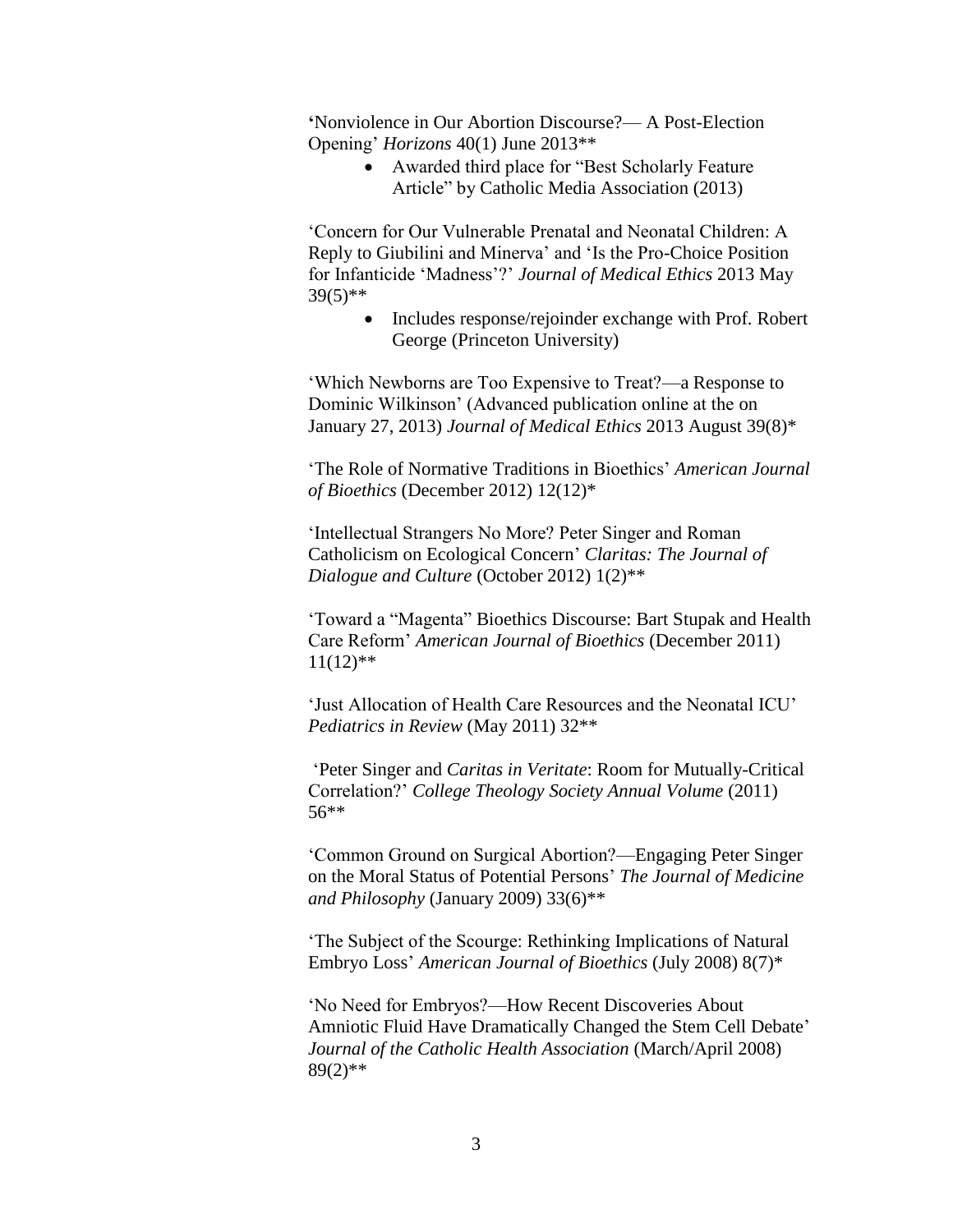**BOOK CHAPTERS** 'La périnatalité au regard de la qualité de vie et des considérations économiques,' in Marie-Jo Theil (ed.) *Quand la vie naissante se termine* (Strasbourg Université Press, 2010)\*

> 'Reducing Abortion' in David Gushee (ed.) *A New Evangelical Manifesto: A Kingdom Vision for the Common Good* (Chalice Publishers, 2012)\*

'Other Animals as Persons?—A Roman Catholic Inquiry' in Celia-Deane-Drummond and David Clough (eds.) *Animals as Religious Subjects* (T&T Clark, 2013)\*

'Engaging Peter Singer' in John Perry (ed.) *God, the Good, and Utilitarianism: Perspectives on Peter Singer* (Cambridge University Press, 2014)\*\*

\*Denotes an internal peer-review \*\*Denotes an external, double-blind peer-review

## **BOOK REVIEWS** Comparative Religious Ethics: Everyday Decisions for Our Everyday Lives by Christine Gudorf. *Horizons* (January 2014)

Borrowing from the Future: A Faith-Based Approach to Intergenerational Equity by Ann Morisy. *The Way* (April 2013)

A Public Faith by Miroslav Volf. *Political Theology* (December 2012)

Practical Ethics by Peter Singer. *Journal of Studies in Christian Ethics* (August 2012)

Family Ethics: Practices for Christians by Julie Hanlon Rubio. *The Way* (December 2012)

Catholic Theological Ethics Past, Present, and Future: the Trento Conference edited by James F. Keenan. *The Tablet* (August 2012)

Dignity: It's History, It's Meaning by Michael Rosen. *The Tablet* (April 2012)

The Critical Calling by Richard McCormick. *Religious Studies Review* (January 2007)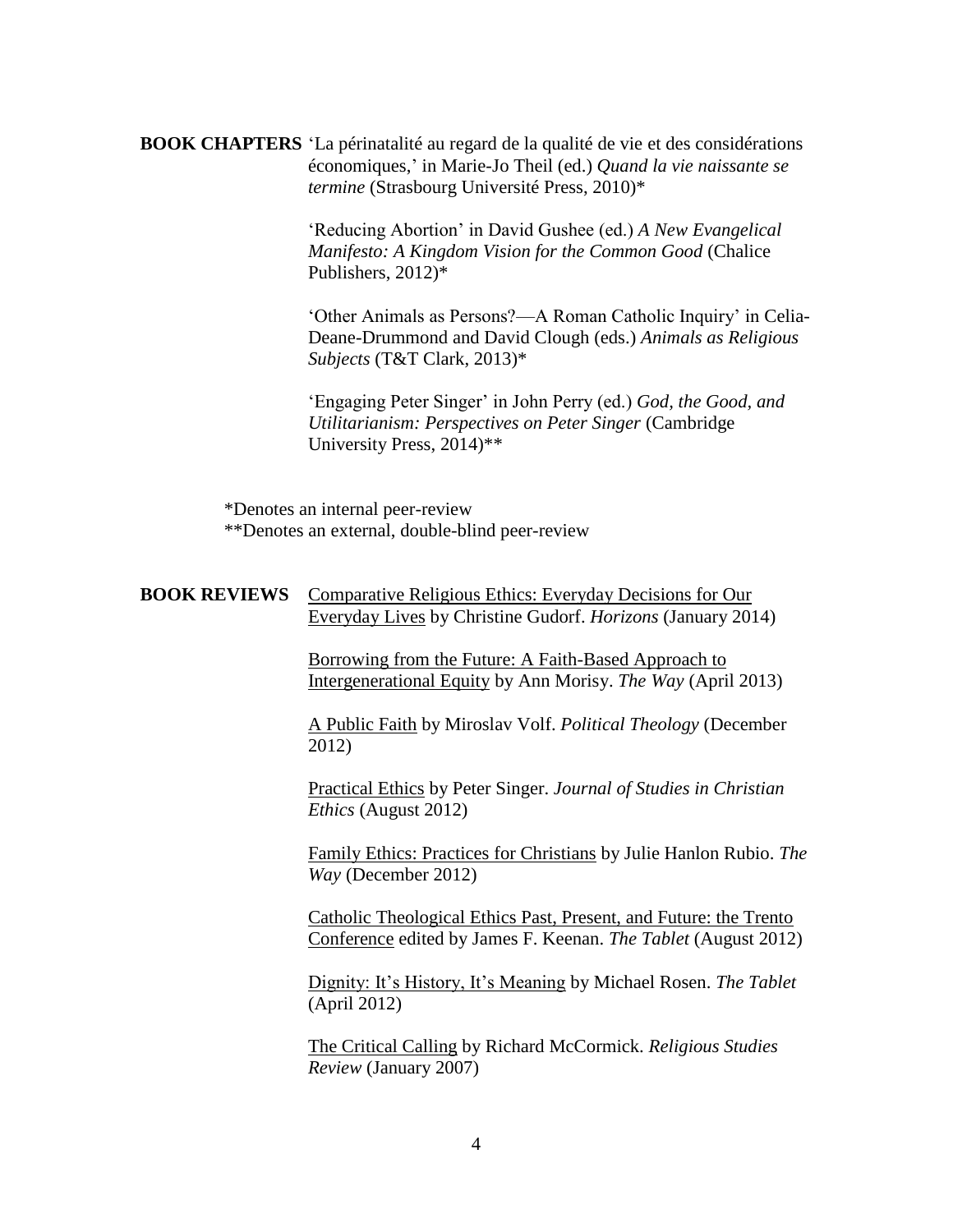|                  | Bioethics and the Common Good by Lisa Cahill. Religious Studies<br>Review (December 2004)                                                                          |
|------------------|--------------------------------------------------------------------------------------------------------------------------------------------------------------------|
|                  | The Story of Bioethics: From Seminal Works to Contemporary<br>Explorations edited by Jennifer K. Walter and Eran P. Klein.<br>Religious Studies Review (July 2004) |
|                  | Last Rights: A Catholic Perspective on End-of-Life Decisions by<br>Dolores L. Christie. Religious Studies Review 30 (October 2004)                                 |
| MISC.<br>ESSAYS* | 'Both Hitting and Missing the Mark' Busted Halo December 19th<br>2008 (online)                                                                                     |
|                  | 'Right Tune, Wrong Words: an Evaluation of Dignitas Personae'<br><i>Commonweal</i> , June 5 <sup>th</sup> 2009 (print and online)                                  |
|                  | 'We Must Be Prepared Ration Health Care' San Francisco<br><i>Chronicle</i> , October 1 <sup>st</sup> , 2009 (print and online)                                     |
|                  | 'Good-Bye to Our Late-20 <sup>th</sup> Century Political Categories' National<br>Catholic Reporter, December 2 <sup>nd</sup> 2009 (online)                         |
|                  | The Littlest Way: the Story of the First Member of Focolare to be<br>Beatified' Commonweal, September 25 <sup>th</sup> 2010 (online)                               |
|                  | 'Is There Common Ground in the Abortion Debate?' Washington<br>Post, October 20th, 2010 (online)                                                                   |
|                  | 'A World Church with its Unity and Diversity' The Living City<br>(December 2010) Volume 49: Number 12 (print and online)                                           |
|                  | 'Why Christians Should Support Health Care Rationing'<br><i>Washington Post</i> , January $6th$ , 2011 (online)                                                    |
|                  | 'Atheists vs. Catholics?' Washington Post, April 6 <sup>th</sup> , 2011 (online)                                                                                   |
|                  | 'Why Roman Catholics Should have an Energetic, Vigorous<br>Confidence' DeMazenod Conference Journal May 2011 (print)                                               |
|                  | 'Ethics in a World of Seven Billion' Washington Post, October<br>$31st$ , 2011 (online)                                                                            |
|                  | 'Singer's New Song' <i>Commonweal</i> , November 4 <sup>th</sup> , 2011 (print and<br>online)                                                                      |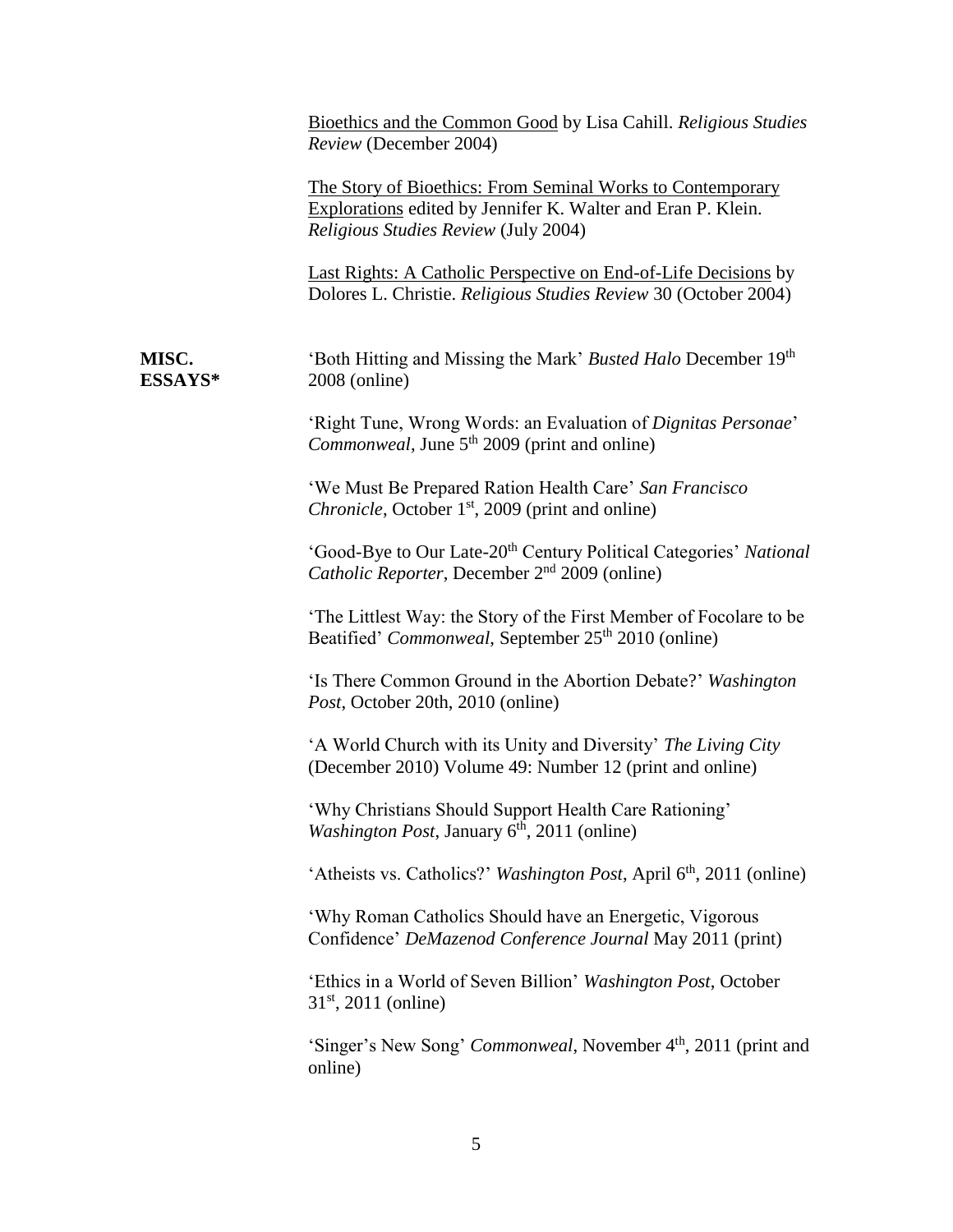'Amelia Rivera and Medical Morality' *Washington Post*, January 18, 2012 (online)

'The Future of Bioethics – A Response to Laurie Johnston' *Health Care Ethics USA* (April 2012) 8(2)

'Peter Singer and Christian Ethics: Beyond Polarization' Oxford's Uherio Centre for Practical Ethics, *Ethics in the News*. May 27<sup>th</sup>, 2012 (online)

'Is Infanticide "Madness"?' *Washington Post*, June 14<sup>th</sup>, 2012 (online)

'Peter Singer is Not the Anti-Christ' *Cambridge University Press* and *The New Evangelical Partnership for the Common Good*. July 2012 (online)

'Five Tips for Creating Civil Discourse in an Era of Polarization' *The Seattle Times.* July 20<sup>th</sup>, 2012 (print and online)

'On All of Our Shoulders: a Catholic Call to Protect the Endangered Common Good' (coauthor) Public Statement Released October 9<sup>th</sup> 2012 in advance of the Ryan/Biden Presidential Debate

'Paul Ryan and the Moral Argument for Rationing Health Care' *Washington Post.* October 12<sup>th</sup>, 2012 (online)

'Responding to Newtown with Nonviolent Rhetoric' *Odyssey Networks.* December 15<sup>th</sup>, 2012 (online)

'The Human Person and the Human Brain: Insights from Contemporary Neuroscience' *Contending Modernities.* February  $13<sup>th</sup>$ , 2013 (online)

'Peter Singer, Animals, and Christianity' *Humane Society of the United States Newsletter*. February, 2013 (print and online)

'Beyond Liberal and Conservative Money in Politics: A Catholic Critique' Commissioned White Paper by Auburn Seminary, March, 2013

'Republicans have a Pope Francis Problem' *Washington Post*. March  $20^{th}$  2013 (online)

'Thomas Young and the Myth of Autonomy' *Washington Post.* March  $28<sup>th</sup> 2013$  (online)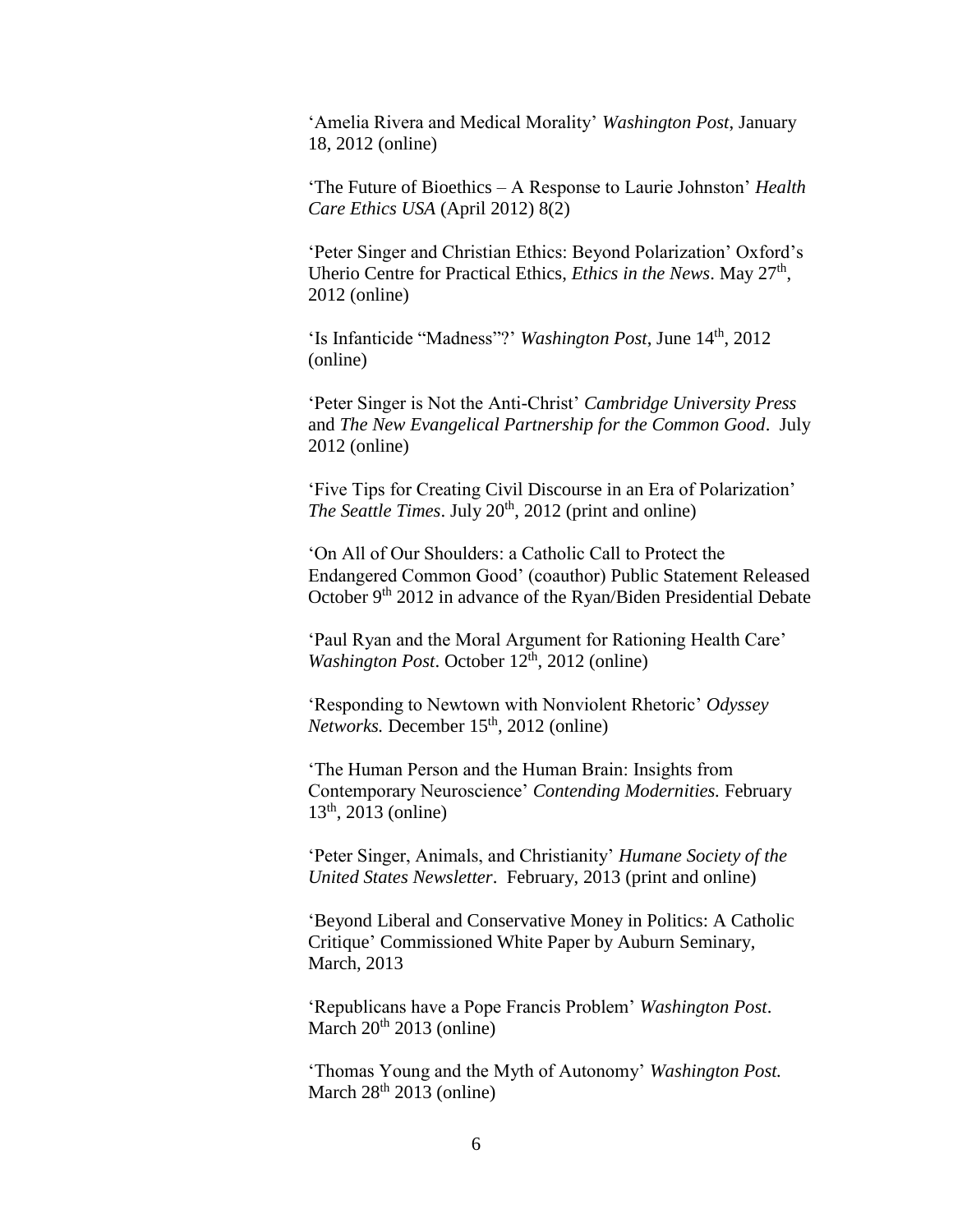'Catholic Church in Ireland Faces Abortion Problem' *Washington Post.* May  $9^{th}$  2013 (online)

'Restriction Abortion after 20 Week isn't Extreme. It's Logical' *Washington Post July* 1<sup>st</sup> 2013 (online)

'Racist, Radical, Bigot: for Zimmerman, Abortion and Gay Marriage, the Labels Often Life' *Washington Post July* 17<sup>th</sup> 2013 (online)

'Pope Francis, Magenta Catholic' *NPR "On Being" Blog*. September  $19<sup>th</sup>$ , 2013

'Death of the Brain is Not Death of the Human Being' *Medscape* (September  $23<sup>rd</sup>$ , 2013)

'Pope Francis is not Liberal or Conservative. He's Catholic.' *Washington Post* September 24<sup>th</sup>, 2013 (online)

'A Question for Pro-Lifers on the Feast of St. Francis: Should We Rethink Eating Meat?' *Washington Post* October 4th , 2013 (online)

'Christianity Calls for Vegetarianism' Seattle Times October 10<sup>th</sup>, 2013 (print and online)—picked up widely via McClatchy wire news service

'Can Christianity Take Vegetarianism Mainstream?' *Huffington Post* (October 31<sup>st</sup>, 2013)

'Should Christians Eat Meat?' *ABC Religion and Ethics* (December  $4<sup>th</sup>$ , 2013)

'What We Owe Animals' *The Public Discourse* (February 24th, 2014)

'Will Trudeau's Gaffe Lead to a Coherent Debate about Abortion?' *The National Post* (May 29<sup>th</sup>, 2014)

'We Must Care for All of God's Creatures' *Burlington County Times* (June 19<sup>th</sup>, 2014)

'Can Bioethics be done without Theology?' *Practical Ethics Blog* (November 12, 2014)

'NJ's Consideration of Assisted Suicide Needs More Study' *Newark Star-Ledger* (November 21, 2014)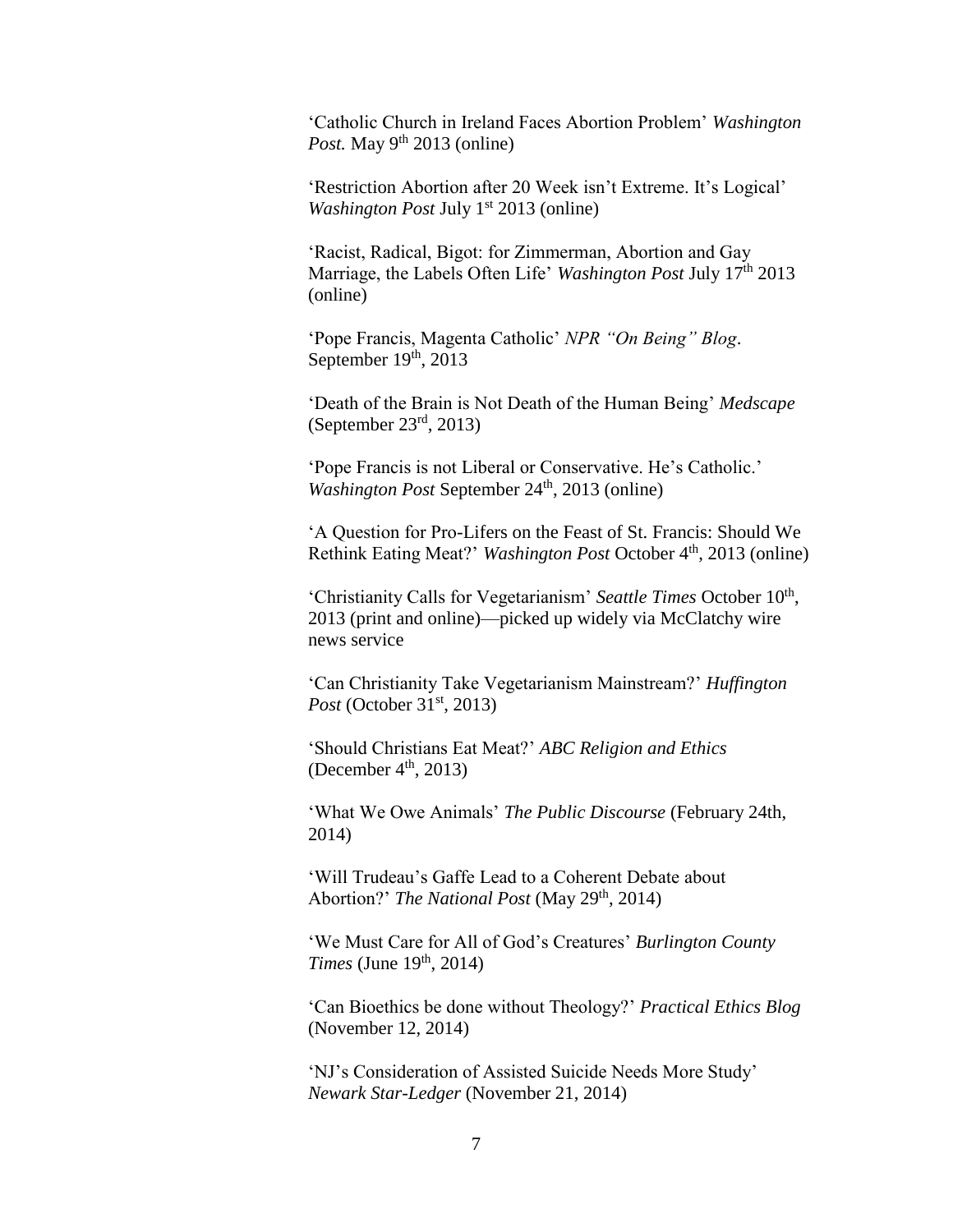'Has *Roe* Already Been Overturned?—The Viability of the Pain-Capable Unborn Child Protection Act' *The Federalist* (January  $21^{st}$ , 2015)

'Ready or Not, Here Comes Our New Abortion Conversation' *Eerdword* (January 22, 2015)

\* The above list does not include the many dozens of brief essays written for CatholicMoralTheology.com

## **CONFERENCE** American Academy of Religion, Midwest Meeting. The Pro-Life **PRESENTATIONS** Peter Singer? Rethinking the Moral Status of Potential Persons. (Chicago, IL: 2/05)

Irish Theological Association, National Meeting. Proposed Alternatives to Embryonic Stem Cell Research and the Moral Status of the Embryo. (Limerick, Ireland: 3/06)

American Academy of Religion, Midwest Meeting. The Death Penalty and Moral Personhood Over Time. (Chicago, IL: 3/06)

Catholic Ethics in the World Church, International Meeting. Altered Nuclear Transfer and the Moral Status of the Embryo. (Padua, Italy: 7/06)

American Academy of Religion, Midwest Meeting. Religion vs. Science?—Rethinking Alternatives to Embryonic Stem Cell Research (Chicago, IL: 3/07)

American Academy of Religion, National Meeting. Are Some Children too Expensive to Treat? — A Critical Look at United States Neonatal Intensive Care through the Lens of Catholic Social Thought (Chicago, IL: 11/08)

- Featured paper of session co-sponsored by the Bioethics and Childhood Studies groups.
- Respondents: Richard Miller, Indiana University Margaret E. Mohrmann, University of Virginia

Society of Christian Ethics, National Meeting. Led 'Breakfast with an Author.' (Chicago, IL: 1/09)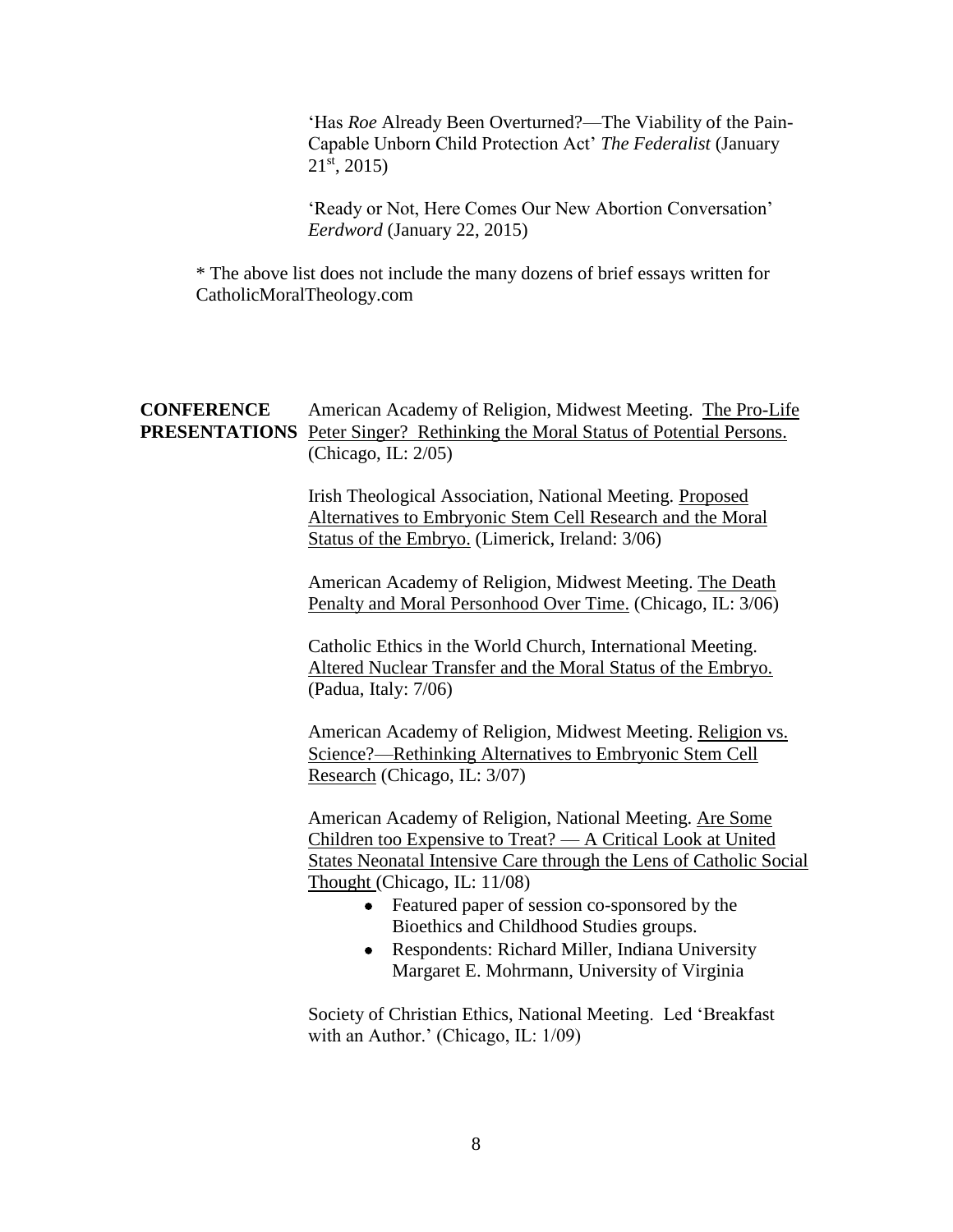Centre Européen d'Enseignement et de Recherche en Éthique, International Meeting. Logique économique et système medical (Strasbourg, France: 3/09)

University Faculty for Life Conference, National Meeting. Is a Traditional Pro-Life Ethic Speciesist? (Minneapolis, MN: 6/09)

Society for the Study of Christian Ethics, Annual Meeting. Peter Singer and Christian Ethics: Room for Conversation? (Cambridge, UK: 9/09)

Society of Christian Ethics, National Meeting. 'Catholic and Evangelical Dialogue': Panel Respondent (San Jose, CA: 1/10)

College Theology Society, National Meeting. Peter Singer and *Caritas in Veritate*: Room for Conversation? (Portland, OR: 6/10)

Catholic Ethics in the World Church, International Meeting. Intellectual Solidarity and Bridging Polarized Discourse. (Trento, Italy: 7/10)

Open Hearts, Open Minds, and Fair-Minded Words: A Conference on Life and Choice in the Abortion Debate (Princeton, NJ: 10/10)

- Founding Member of the Organizing Committee
- Opening and Closing Addresses
- Plenary Panelist
- Developed Rules for Dialogue (Have since been used by others, including the *More Than a Monologue*  conference series.)

American Society of Bioethics and Humanities, National Meeting. Too Expensive to Treat?—Tragedy, Finitude, and the NICU. (San Diego, CA: 10/10)

Human Dignity and the Future of Health Care (Baylor Symposium on Faith and Culture, Annual Conference) Human Finitude, Distribution of Health Care Resources, and the Neonatal ICU (Waco, TX: 10/10)

Society of Christian Ethics, Annual Meeting (New Orleans: 1/11)

- 'Just Limits and Health Care Reform' (panelist, Bioethics Interest Group)
- The Future of the Princeton Model: Pro-Life and Pro-Choice in the Second Decade of the 21st Century (paper panel presentation)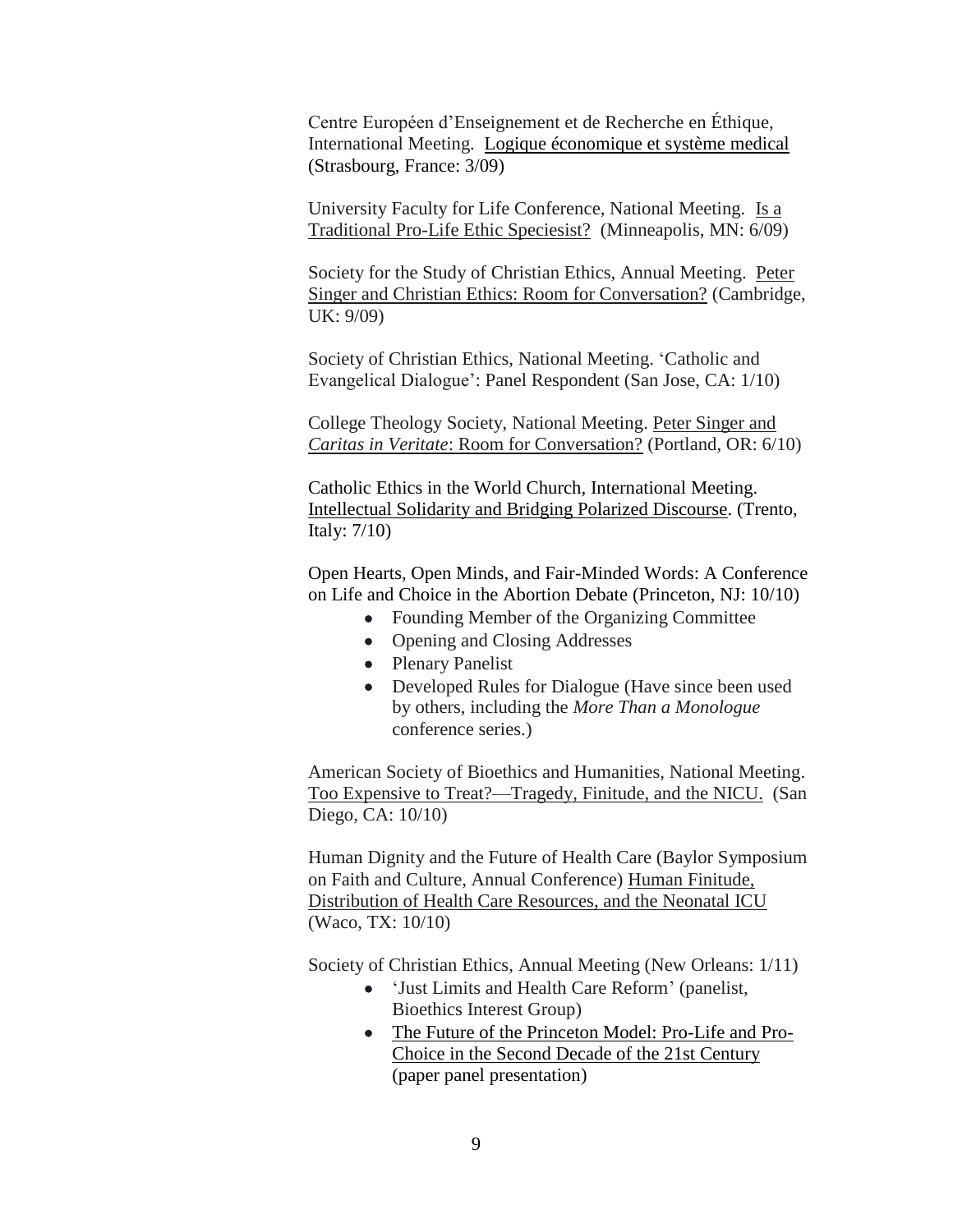'The Spirituality of Unity: A Gift for Our Times' A conference to mark the 50<sup>th</sup> anniversary of the Focolare Movement's presence in the United States. (Bronx, NY: 4/11)

- The Spirituality of Unity and End of Life Care
- The Spirituality of Unity and Polarization in the Academy (post-conference colloquium presentation)

'Christian Ethics Engages Peter Singer' McDonald Centre for Theology, Ethics and Public Life' (Oxford, UK: 5/11)

- Manuscript Colloquium for forthcoming book, 'Peter Singer and Christian Ethics'
- Peter Singer and Christian Ethics: an Opening for Conversation (formal paper presentation)

College Theology Society, Annual Meeting. Starting with Nonviolence: Building Common Ground in the Abortion Debate. (New Rochelle, NY: 6/11)

Catholic Theological Society of America, Annual Meeting. Dying in Community: Insights About the End of Life from the Focolare's Chiara Luce Bandano. (San Jose, CA: 6/11)

New Wine, New Wineskins, Annual Summer Conference. *Response to Jim Keenan*. (Notre Dame, IN: 8/11)

American Academy of Religious, Annual Meeting. Peter Singer and Christian Ethics on Non-Human Animals: Unexpected Rapprochement? (San Francisco, CA: 11/11)

Society of Christian Ethics, Annual Meeting. Breakfast with an Author for: Too Expensive to Treat? Finitude, Tragedy and the Neonatal ICU (Washington, D.C.: 1/12)

Catholic Theological Society of America, Annual Meeting. Peter Singer and Catholic Moral Theology on Non- Human Animals and Ecology: The Difference Sacramentality Makes (St. Louis, MO: 6/12)

Society of Christian Ethics, Annual Meeting. Speciesism and Catholic Social Thought (Chicago, IL: 1/13)

Center for Ethics and Culture, Annual Medical Ethics Conference Embodiment: its Human and Non-Human Implication for Ethics (Notre Dame, IN: 11/13)

Society of Christian Ethics, Annual Meeting (Seattle, WA: 1/14)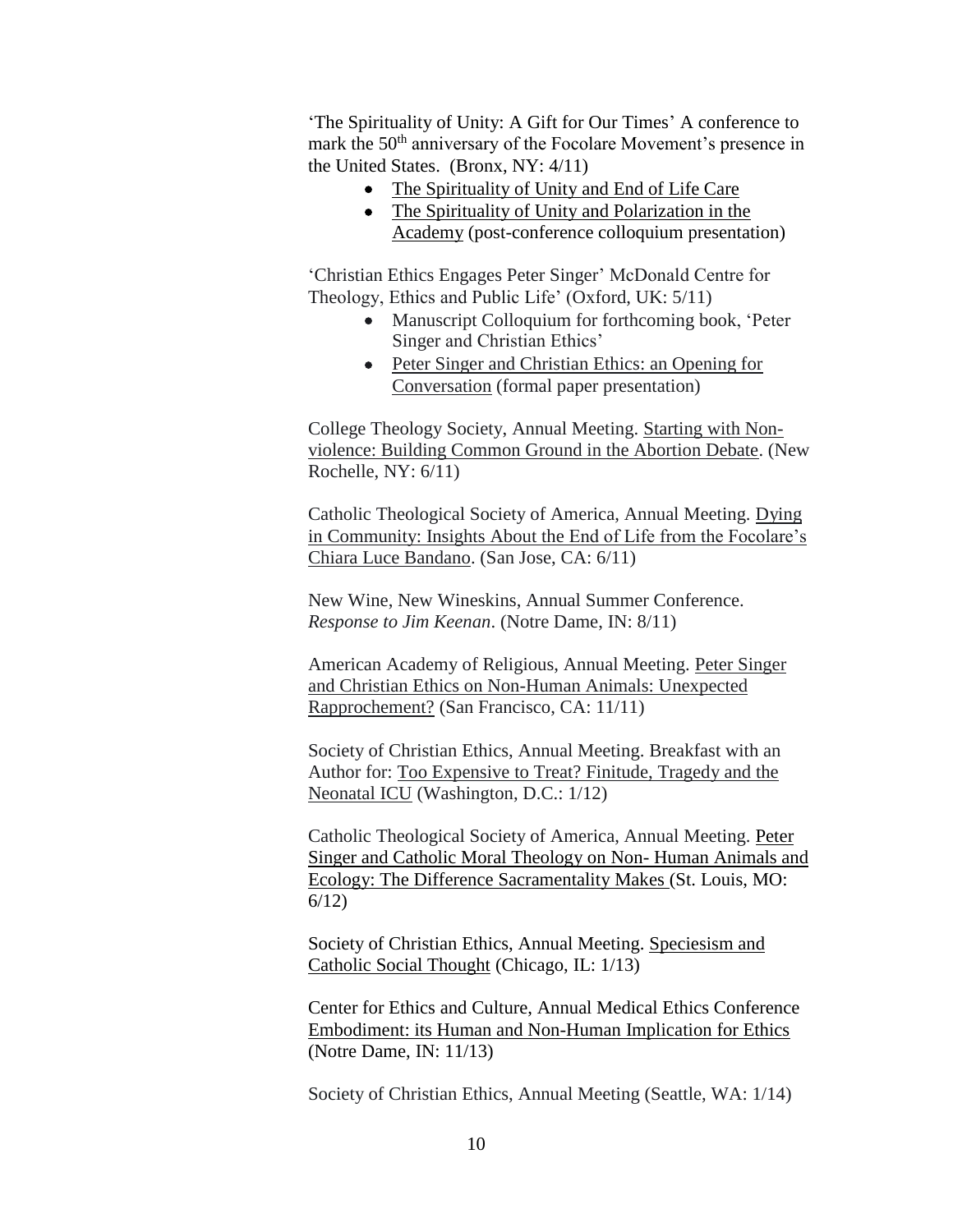- Breakfast with an Author for *Peter Singer and Christian Ethics: Beyond Polarization*
- Panel Presentation: Health Care Ethics Interest Group 'Use of *On Moral Medicine* in the Classroom'

Contending Modernities Annual Conference (Doha, Qatar: 3/14)

- Neuroscience, Theology and the Human Person
- Formal Response to Muslim Bioethicists Panel

College Theology Society, Annual Meeting (Latrobe, PA: 5/14)

• Formal Response to paper by Julie Hanlon Rubio

New Wine, New Wineskins, Annual Meeting. Abortion: Beyond Polarization and a Way Forward (Notre Dame, IN: 8/14)

The Queensland University of Technology Health Law Research Centre, Dalhousie Health Law Institute (Canada) and Tsinghua Health Law Research Centre (China). Plenary Address: Honesty at the End of Life (Brisbane, Australia: 8/14)

Loyola Newswangier Bioethics Center Annual Conference. "A Throwaway Culture": Discussing Abortion in the Era of Pope Francis (Chicago, IL: 10/14)

American Society of Bioethics and Humanities. Biomedical Research: Can Moral Theology Fill the Gap? (San Diego, CA: 10/14)

## **ACADEMIC** Center for Social Concerns: Gospel of Life Seminar (Notre Dame) **PRESENTATIONS** Loyola Chicago Medical School: Medical Ethics Grand Rounds. Altered Nuclear Transfer and Stem Cell Research (10/06)

Memorial Hospital (Kenosha, WI): 'Ethics Week' Alternatives in Stem Cell Research (11/06)

Medical Ethics Advisory Council: Community Memorial Hospital (Menomonmee Falls, WI). Contemporary Issues in Embryonic Stem Cell Research (12/06)

Medical College of Wisconsin: Center for the Study of Bioethics. (Bioethics Grand Rounds) Alternatives in Stem Cell Research. (12/06)

Mount Sinai Hospital Grand Rounds Panel (Milwaukee, WI): Decisionality and Consent with Anorexic Patients. (12/06)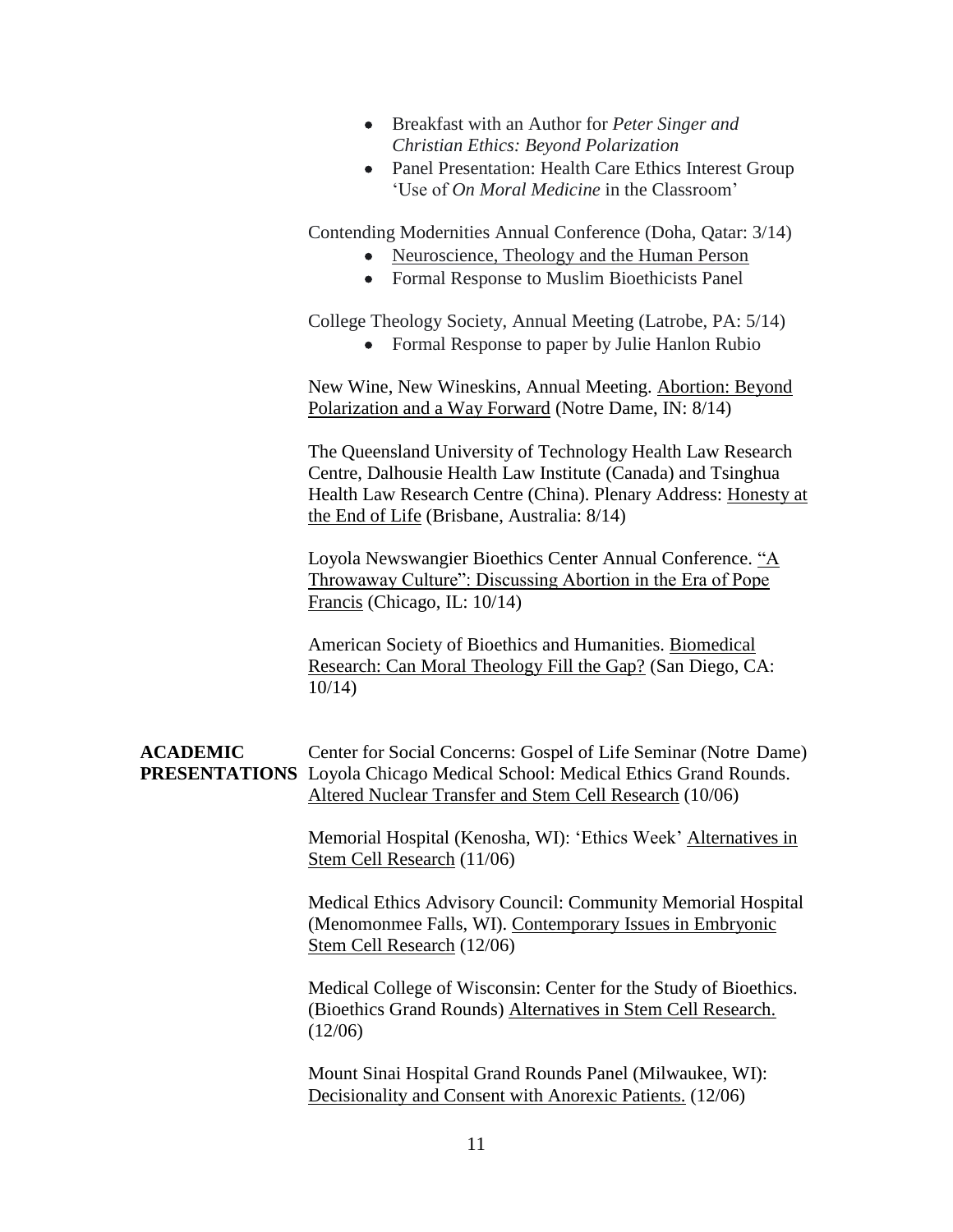Veterans Administration Hospital (Milwaukee, WI). Alternatives in Stem Cell Research. (1/07)

University Hospital NICU Staff. (San Antonio, TX) Treatment of Disabled Newborns and the Social Quality of Life Model. (4/07)

University Hospital Ethics Committee Journal Club (San Antonio, TX) Treatment of Disabled Newborns and the Social Quality of life Model (4/07)

Children's Hospital of Wisconsin: NICU Staff. (Milwaukee) Treatment of Disabled Newborns and the Social Quality of life Model (5/07)

Beloit Memorial Hospital: Ethics Committee (Beloit, WI) Treatment of Disabled Newborns and the Social Quality of life Model (5/07)

University Medical Center, St. Radboud. (Nijmegen, the Netherlands) Treatment of Disabled Newborns and the Social Quality of Life Model. (6/07)

The Center for Social Concerns (Notre Dame) Considering Social factors in Ordinary and Extraordinary Means in the Catholic Tradition (9/07)

St. Anselm's College. (Manchester, NH) Treatment of Disabled Newborns and the Social Quality of Life Model (12/07)

Center for Healthcare Ethics Faculty and Graduate Students at St. Louis University. Treatment of Disabled Newborns and the Social Quality of Life Model (1/08)

Canisius College Religious Studies Faculty. (Buffalo, NY) Contemporary Issues in Embryonic Stem Cell Research (1/08)

Fordham University Theology Faculty. (New York, NY) Treatment of Disabled Newborns and the Social Quality of Life Model (2/08)

Social Justice in American Medicine. (Notre Dame, IN) Are Some Babies Too Expensive to Treat? (4/08)

Yale University: Interdisciplinary Center for Bioethics. (New Haven, CT) Are Some Newborns Too Expensive to Treat? A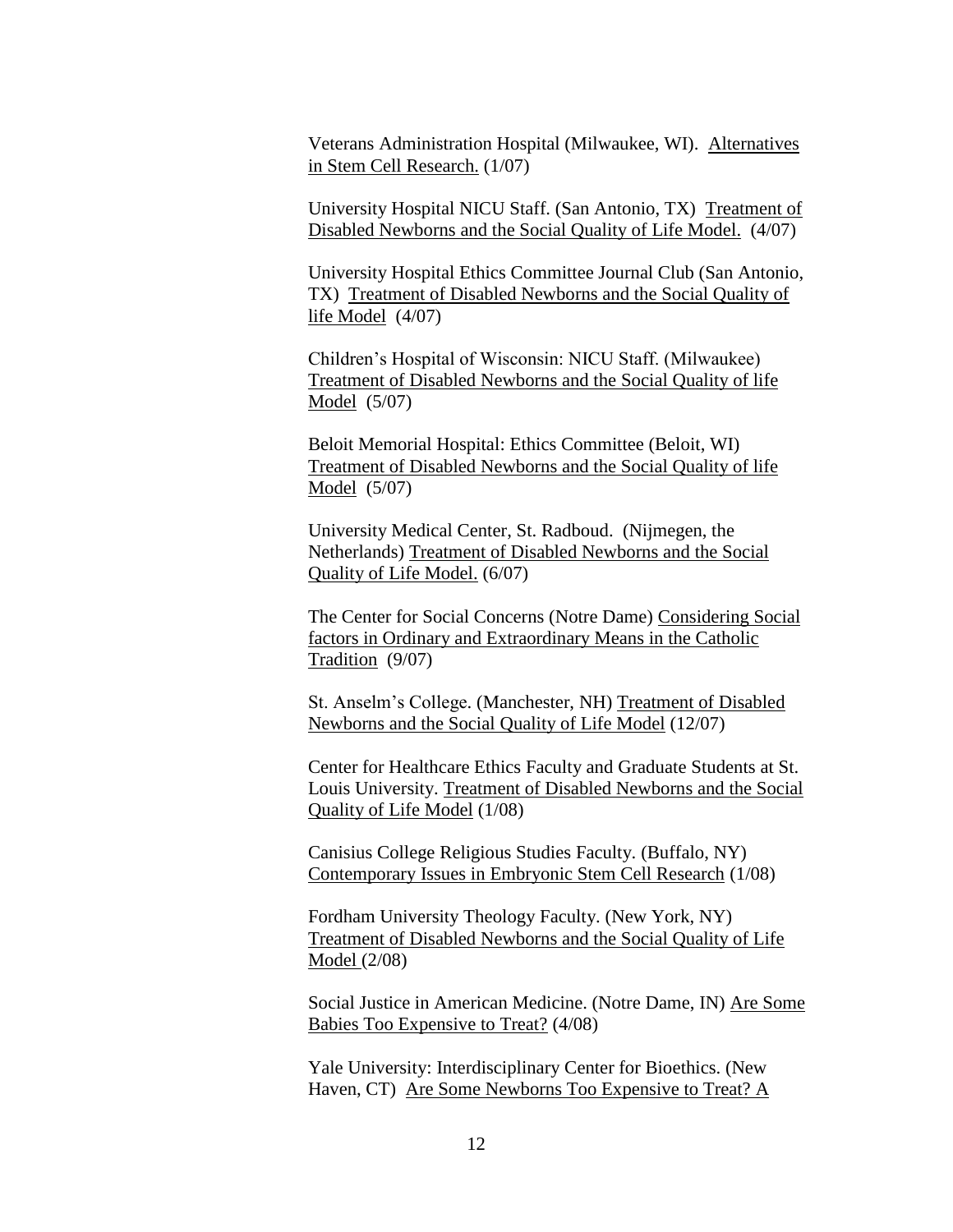Critical Examination of Neonatal Intensive Care in Light of Our Healthcare Crisis (3/09)

Princeton University: Peter Singer's 'Practical Ethics' Course. (Princeton, NJ) Moral Status at the Beginning of Life (10/09)

Fordham Faculty Ethics Seminar. (Bronx, NY) 'Embryology, Stem Cell Biology, and the Moral Status of the Embryo': Response to Jason Morris (2/10)

Federalist Society and American Constitution Society of Columbia Law School (New York, NY) 'Should Morality be Legislated? The Case of Assisted Suicide': Debate Moderator (3/10)

Fordham University Office of Sponsored Programs (Bronx, NY) What are Rights? Who Has Them? Why Do They Exist? (10/10)

Tampa General Hospital: Ethics Committee Training Program. The Ethics Committee: What is it For? , The Role of the Patient and Family in Medical Decision-Making and Baby Doe: a Classic Example of the Need for Personalism (10/10)

Fordham Pre-Health Freshmen Symposium (170+ students). So You Want to be a Physician?—Ethics and the Health Care Professional (11/10)

Lupina Centre for Spirituality, Healthcare and Ethics at Regis College, University of Toronto (1/11)

- The Duty to Ration Healthcare in Light of Catholic Social Teaching (Public Evening Lecture)
- The Value of Suffering?—Insights from Focolare Spirituality (Graduate Student Colloquium Presentation)

Fordham University Office of Sponsored Programs (New York, NY) Are the Kids Alright? Reflections on Present-Day Neonatal Intensive Care (2/11)

Providence College Theology Department, Development of Western Civilization program, the Center for Catholic and Dominican Studies, and the Disabilities Dialogue (Providence, RI) Catholics, the Common Good, and Health Care Rationing (2/11)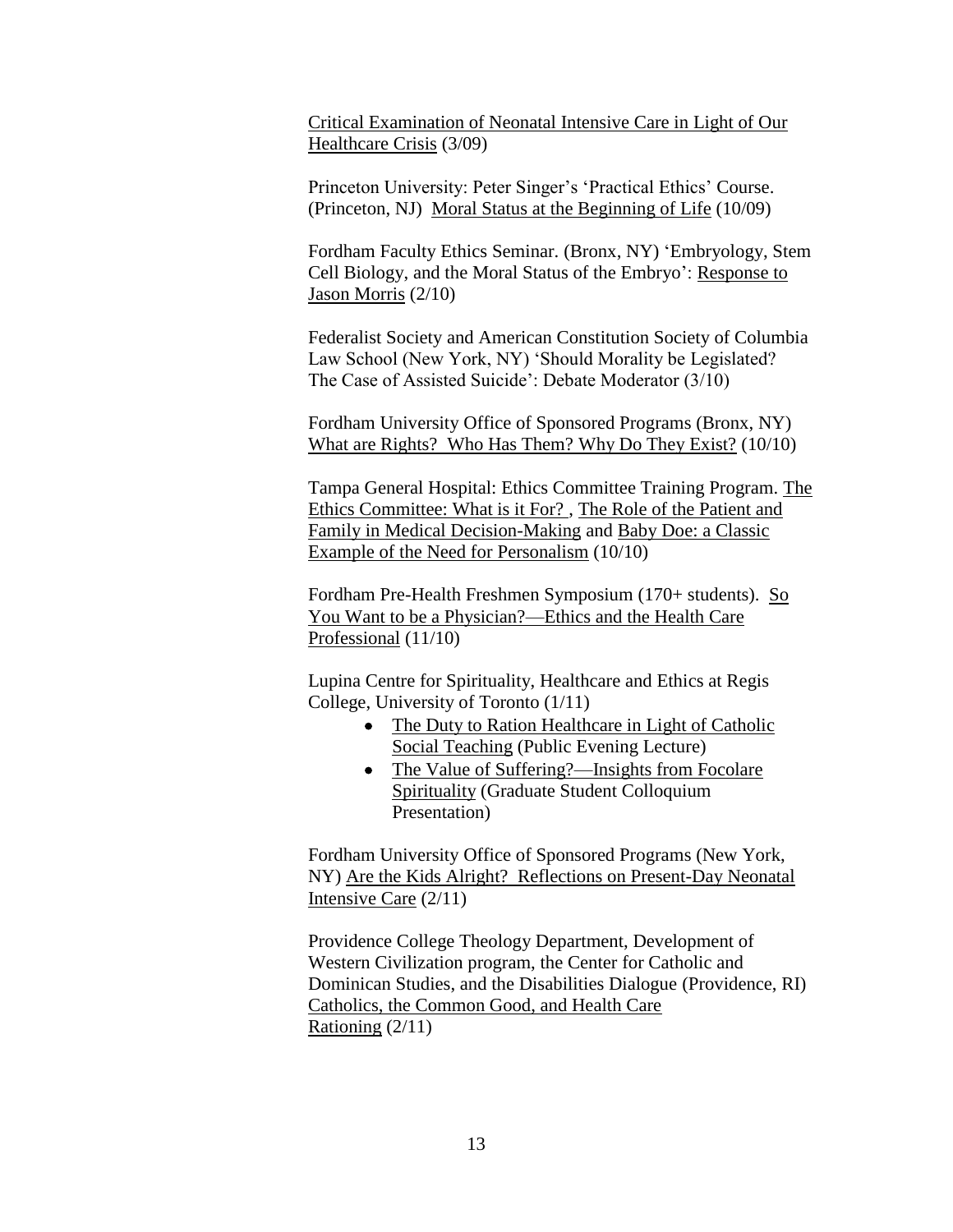The Center for Biology and Society: Arizona State University (Tempe, AZ) Religious vs. Secular Bioethics: Can We at Least be Friends? (3/11)

Jewish Theological Seminary (New York, NY) Panelist: Children of Abraham: Jewish, Christian, and Muslim Views on Stem Cell Research and Shaping Public Policy \*Invited to appear with a Rabbi Elliot Dorff and Imam Muzammil Siddiqi for an interreligious discussion. (3/11)

Einstein Hospital (Bronx, NY) Panelist: Religion and Reproduction: Clinical and Ethical Dimensions of Assisted Reproduction and Genetics \*Invited to appear with experts in Jewish and Muslim ethics. (3/11)

Fordham University Law Students for Reproductive Justice (New York, NY) Panelist: Contraception on Catholic Campuses: Perspectives on Fordham's Policies (3/11)

Fordham 'Practical Theology' Colloquium (Bronx, NY) The Practice of Intellectual Solidarity (4/11)

University of Wisconsin-Parkside Philosophy Colloquium (Kenosha, WI) Rationing and Health Care Reform (6/11)

The Laennec Society (Fordham pre-health students, Bronx, NY) Sperm Donation and Limits on Reproductive Freedom (9/11)

Peter Singer's *Practical Ethics* Course (Princeton, NJ) Debate with Peter Singer and Jeff McMahan (10/11)

New York Presbyterian Children's Hospital (New York, NY) Clinical Ethics: a Primer for NICU Residents (10/11)

Memorial Sloan-Kettering Cancer Center (New York, NY) Cancer and Fertility: Options, Challenges, Strategies (10/11)

University of Wisconsin-Parkside Philosophy Colloquium (Kenosha, WI) Peter Singer and Religious Ethics (11/11)

Yale University Animal Ethics Interest Group (New Haven, CT): Ethics and Other Animals: Common Ground Amidst Difference  $(12/11)$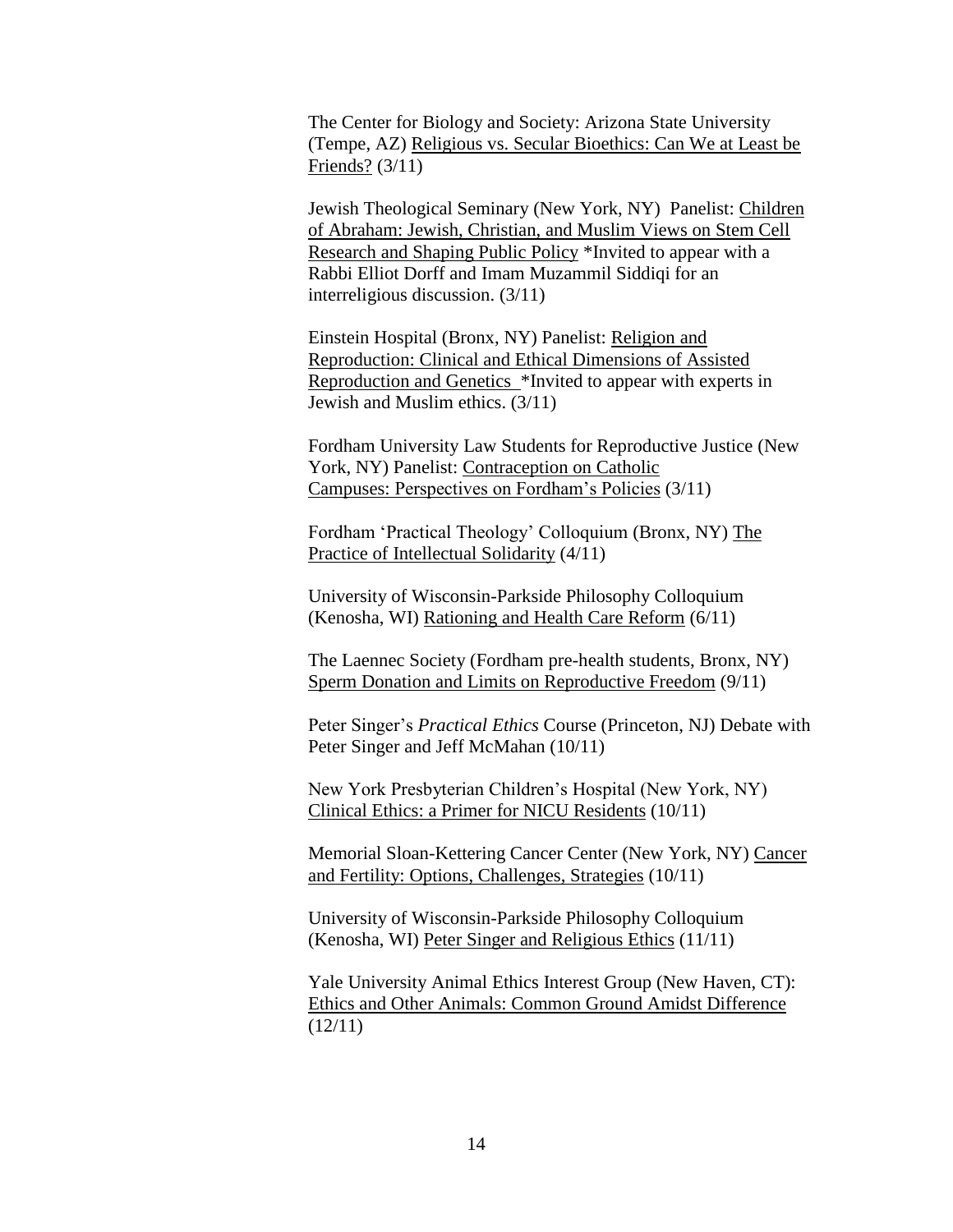University of Notre Dame Faculty and Graduate Students (Notre Dame, IN). Peter Singer and Christian Ethics: Beyond Polarization  $(1/12)$ 

Oxford University Undergraduate Course in Theological Ethics (Oxford, UK) 'Abortion' (1/12)

Oxford University Theology Graduate Research Seminar (Oxford, UK) Abortion and Non-Violence: a Way Forward? (2/12)

The 2012 McDonald Lectures (Oxford, UK). Four lectures related to the Peter Singer and Christian Ethics: Beyond Polarization book (each Tuesday of 2/12)

- *Hope for Meaningful Conversation?--Peter Singer and Christianity on Poverty and Non-Human Animals*
- *Common Ground Where We Least Expect It?--Peter Singer and Christianity on Abortion and Euthanasia*
- *Peter Singer's Utilitarianism and Christian Teleology*: *A Common Consequentialist Approach?*
- *Moving Forward Together: Reimaging a Consistent Ethic of Life in the 21st Century*

Catholic University of Leuven: Centre for Biomedical Ethics and Law and the Centre for Science, Technology and Ethics (Leuven, Belgium)

> Two lectures: Between Quality and Sanctity of Life and Peter Singer and Christian Ethics (3/12)

SUNY-Buffalo Medical School (Via Skype from Oxford to Buffalo, NY) What Does Health Care Reform Have to Do With Stem Cell Research? (4/12)

Cambridge University Divinity Faculty (Cambridge, UK) Peter Singer and Christian Ethics: Beyond Polarization (4/12)

University of Chester Theology Department and the Centre for Religion and Biosciences (Chester, UK) Created for Happiness?— Peter Singer and Christian Ethics on the Flourishing of the Human Person (4/12)

Uehiro Centre for Practical Ethics (Oxford, UK) Just Allocation and Health Care Resources and the Moral Status of the Human Infant (4/12)

SUNY-Buffalo Medical School (Via Skype from North Arlington, NJ to Buffalo, NY) Euthanasia: What's the Latest? (9/12)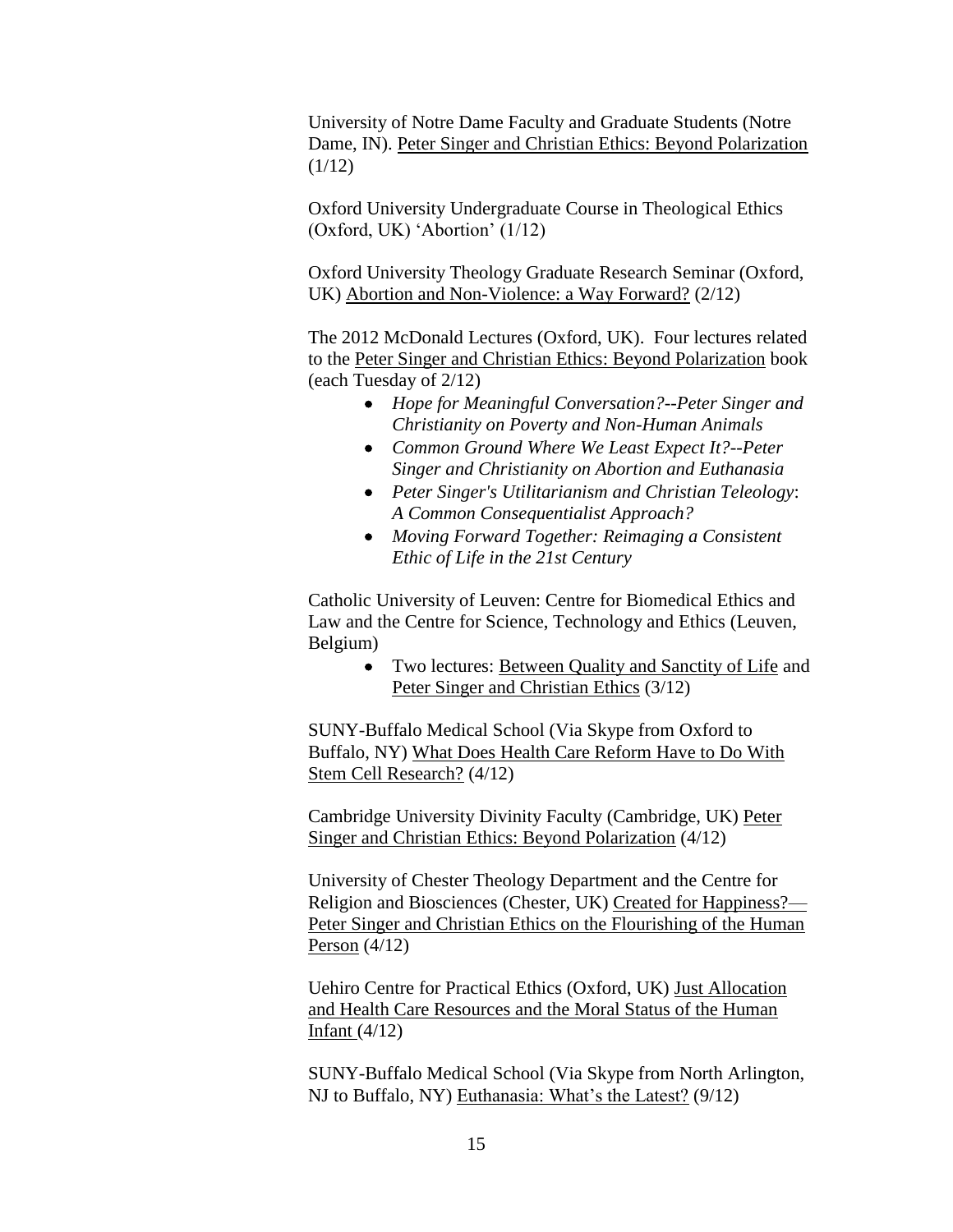SUNY-Buffalo Medical and Pharmacy Schools (Buffalo, NY) Medical Ethics and the Election: Why Both Liberals and Conservatives Get it Wrong (10/12)

Oxford University (UK) Is there Hope for Meaningful Secular/Religious Interaction in Bioethics?—A Dual-Installment Debate Between Julian Savulescu and Charles Camosy (10/12)

- St. Cross Seminar: Abortion
- Uherio Seminar: Euthanasia

Cambridge University (UK), Kirby-Lang Institute for Christian Ethics (10/12)

- Peter Singer and Christian Ethics
- Hope for Non-Polarized Bioethics Discourse?

Fordham University (NYC) Christians and Other Animals: Moving the Conversation Forward (with Peter Singer, David Clough, Eric Meyer, and R.R. Reno) (11/12)

• Panel Moderator and Event Originator/Organizer

Jewish Theological Seminary (NYC) Non-Human Animals and Research Ethics (12/12)

Columbia University (NYC) Studies in Religion Seminar Why Christians Should Engage Peter Singer (12/12)

Carroll College (Helena, MT) Theology, Philosophy and Nursing Departments Ethics and Health Care Rationing (3/13)

- Nursing and Philosophy Course Lectures
- Lecture for Theology Majors "Arguing Across" Difference"
- Major Public Lecture

University of Melbourne Department of Philosophy (Melbourne 4/13) *Debate/Exchange with Peter Singer* 

• *Ethos* write-up and response available [here](http://www.ea.org.au/Ethos/Engage-Mail/Peter-Singer-and-Christian-Ethics-Beyond-Polarization.aspx%20(to%20%22Presentations%22%20line?))

Annual Meeting of the Pediatrics Society of Australia and New Zealand (Adelaide, 4/13)

- Should Anencephalic Babies be Organ Donors?
- Plenary Address: Too Expensive to Treat?—Just Distribution of Health Care Resources in the NICU

Rutgers University (Newark, 9/13) Christian and Atheist Ethics: How Much Common Ground? *Debate/Exchange with Peter Singer*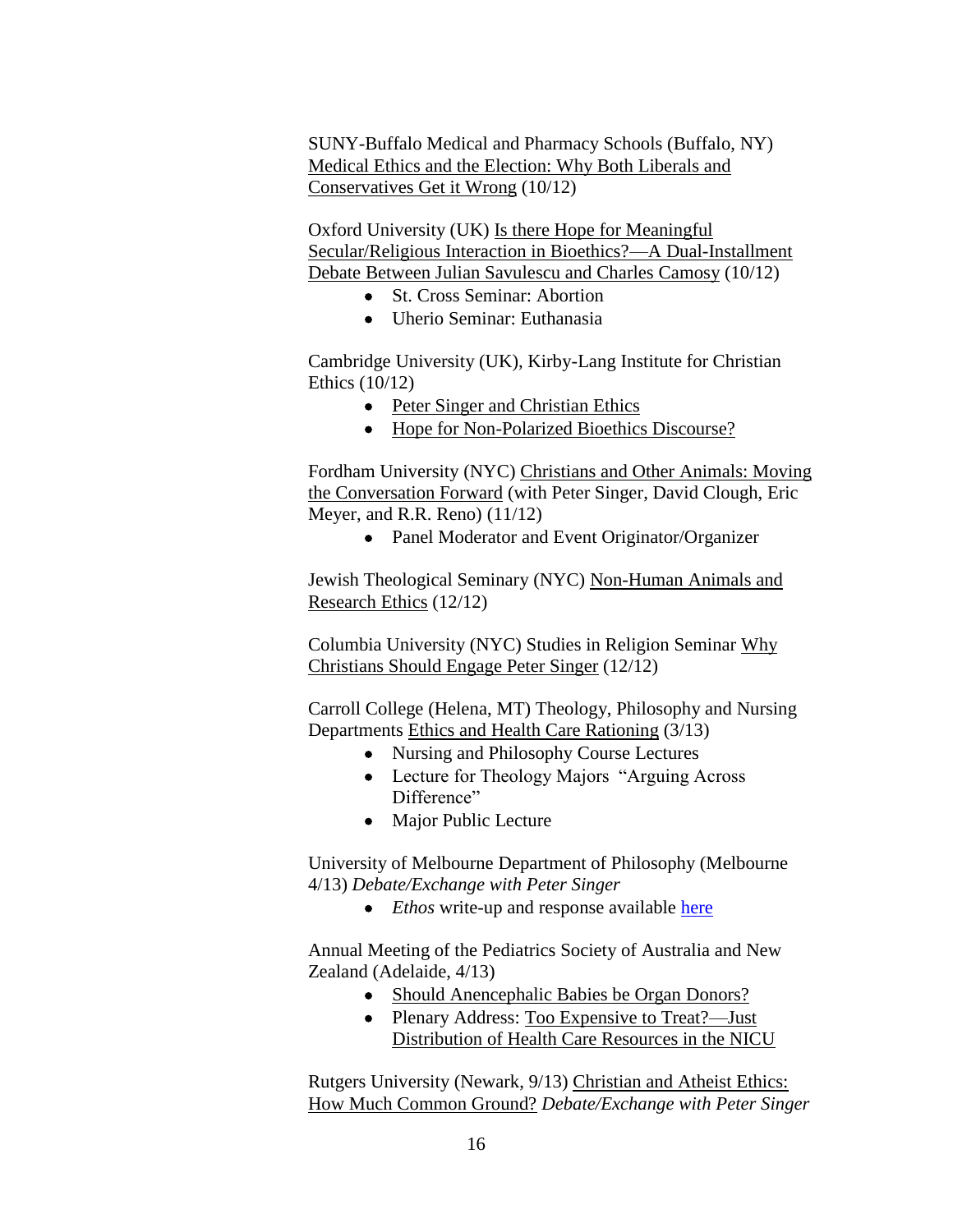Princeton University (New Jersey, 10/13) *Debate/Exchange with Peter Singer*

> Distributed widely online via Princeton's participation in coursera.org

St. Louis University Department of Theology (10/13) From Medical Research to the Dinner Plate: Rethinking Our Relationship to Animals

Catholic University of America, Department of Theology (Washington, D.C., 10/13) Peter Singer and Christian Ethics

Georgetown University's Berkley Center for Religion, Peace and World Affairs (2/14) Catholic Social Teaching and Animal Rights

St. John's University, Department of Theology and Religious Studies (New York, NY: 4/14)

- Colloquium Presentation *Peter Singer and Christian Ethics: Beyond Polarization*
- Formal Debate, "This House Believes that Christians" Have a Moral Obligation to Refuse to Eat Meat"

California Lutheran University (Thousand Oaks, CA: 4/14) Should Christians be Vegetarians? Violence and Our Relationship with Animals

Calvin College (Grand Rapids, MI: 4/14) Should Pro-Lifers be Vegetarians?

Mercer University (Atlanta, GA: 9/14)

- Can Bioethics be done without Religion?
- Abortion: A Way Forward
- Reimaging the Consistent Ethic of Life

Georgetown University (Washington, DC: 2/15) Defense of Animals: What Does Theology Have to Do with It?

**OTHER** Catholic Memorial High School (Waukesha, WI). The Seamless **PRESENTATIONS** Garment: A Consistent Ethic of Life (1/06)

> Center for Social Concerns (Notre Dame, IN) The Gospel of Life and Contemporary Challenges (10/05, 10/06, 10/07, and 9/08)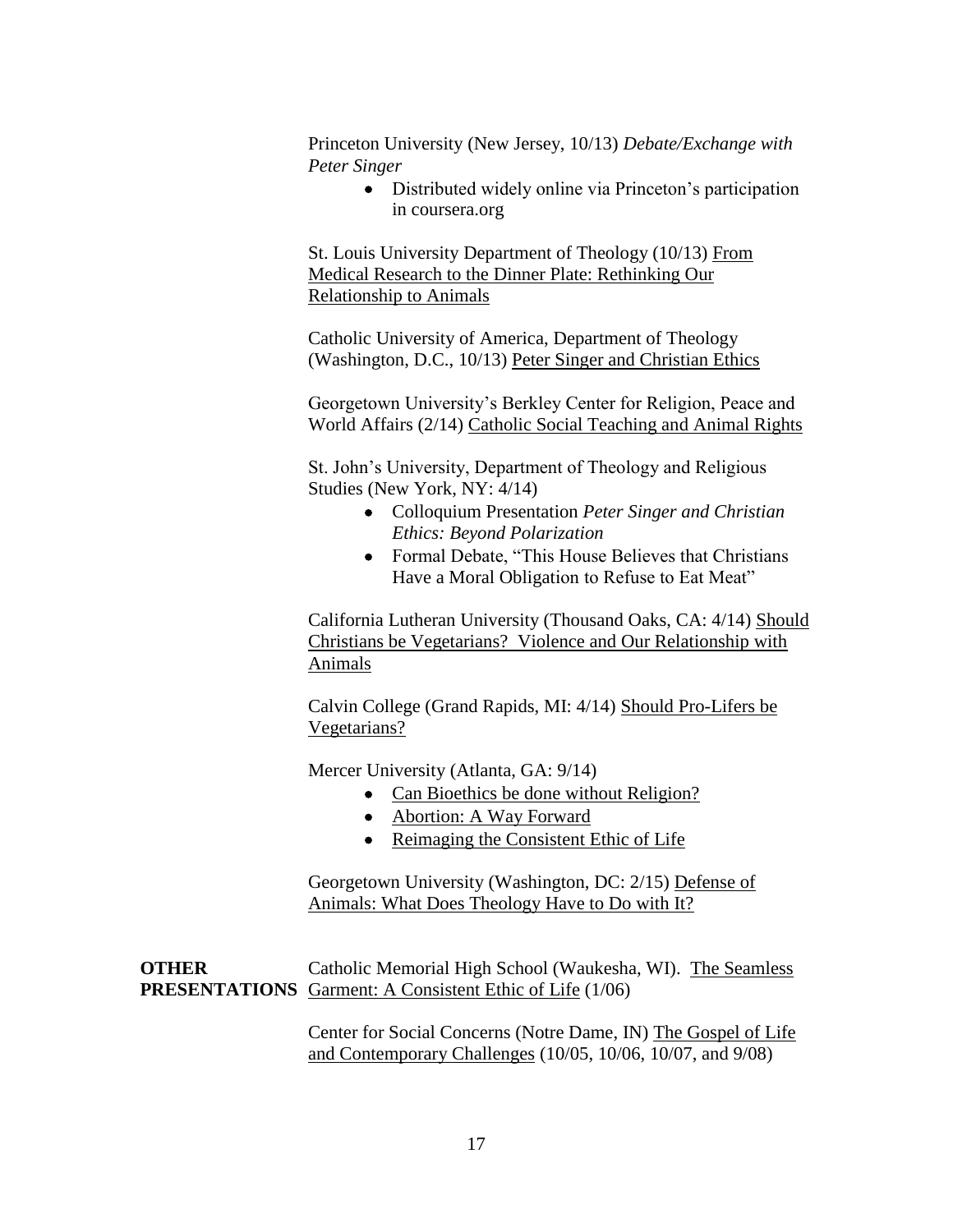Catholic Memorial High School. Stem Cell Research: What's the Latest? (1/07)

Madison Country Day School (Madison, WI) Are Some Babies too Expensive to Treat? (9/07)

Curran Center for American Catholic Studies. (Bronx, NY) Are Some Babies Too Expensive to Treat? (10/08)

Brooklyn Oratory of St. Phillip Neri (Bronx, NY): 'Theology on Tap.' Catholics and Health Care Reform (3/10)

Fordham Science-Integrated Learning Community: O'Hare Hall (Bronx, NY) The Vocation of the Health Care Professional (2/11)

The Missionary Oblates: DeMazenod Conference (San Antonio, TX) Hope for the Future Church? Why 'Curious Optimism' is Warranted (3/11)

St. John the Evangelist Parish (Encinitas, CA) Healthcare from a Catholic Social Justice Perspective (3/11)

President's Spring Preview (Bronx, NY): Ethics and Non-Human Animals: a Secular and Christian approach (4/11)

Fordham Pre-Health Freshmen Symposium (170+ students). So You Want to be a Physician?—Ethics and the Health Care Professional (11/11)

St. Mary's Parish 'Human Concerns' and 'Respect Life' Committees (Kenosha, WI) Being Pro-Life?—It's More Than You Think?  $(4/12)$ 

St. Joseph University Parish (Buffalo, NY) Medical Ethics and the Election: Why Both Liberals and Conservatives Get it Wrong  $(10/12)$ 

Niagara University Campus Ministry (Buffalo, NY) Voting with Your Conscience (10/12)

Our Lady of Lourdes Parish (West Orange, NJ) Lessons from the Death of Joseph (3/13)

St. Joseph University Parish (Buffalo, NY—via Skype) Pushing Back Against the Hook Up Culture (3/13)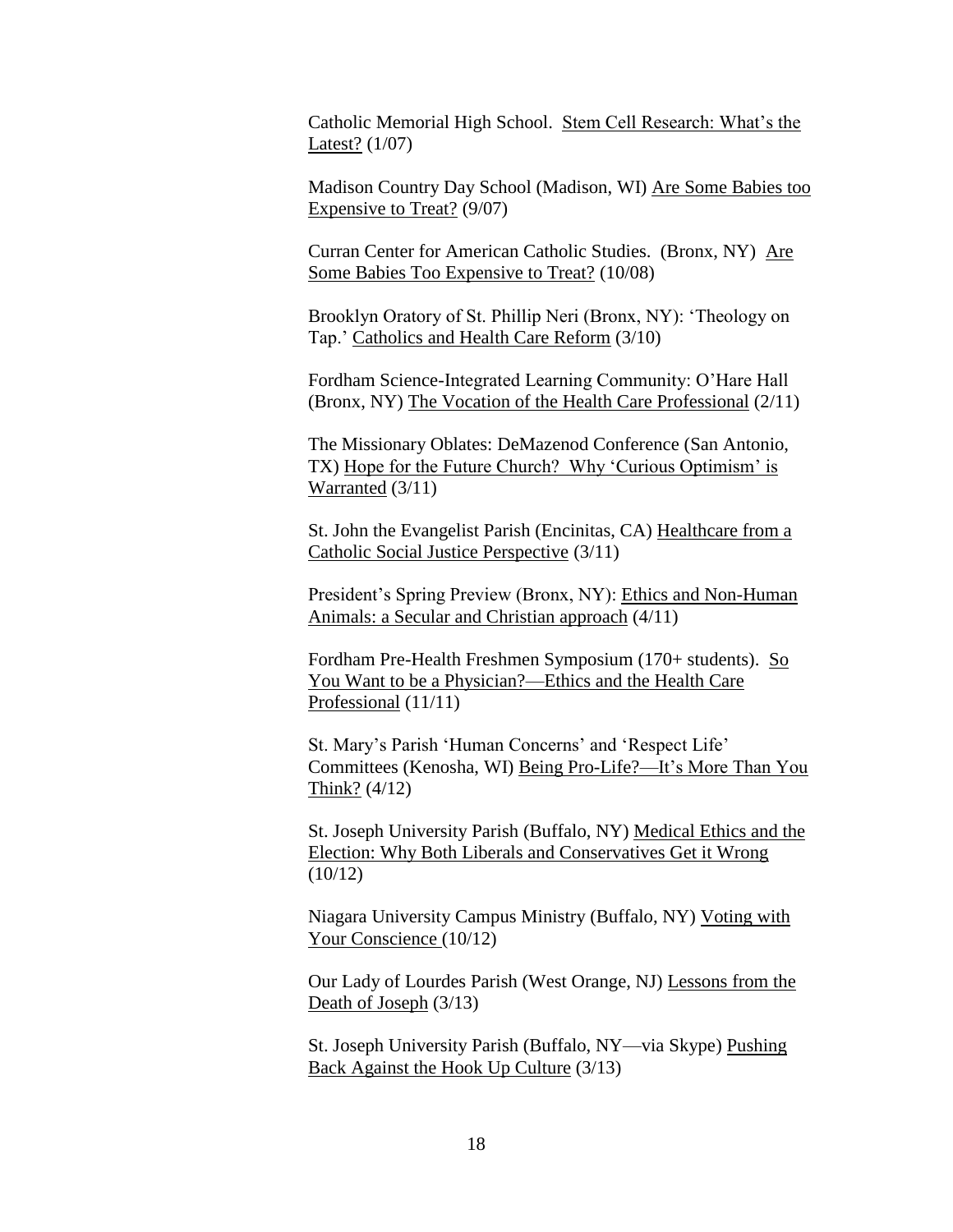Fordham University Respect Life Club (Bronx, NY) The Future of the Pro-Life Movement (4/13)

Peter Singer's 'Practical Ethics' Course (Princeton, NJ) The Moral Status of Immature *Homo Sapiens* (10/13)

The Oratory of St. Boniface (Brooklyn, NY) For Love of Animals: Christian Ethics, Consistent Action (10/13)

Catholic Information Center (Washington, DC) For Love of Animals: Christian Ethics, Consistent Action (10/13)

Catholic University of America (Washington, DC) For Love of Animals: Christian Ethics, Consistent Action (10/13)

Human Society of the United States (Washington, DC) Can Peter Singer and Catholicism Cooperate on Concern for Animals?  $(10/13)$ 

Our Lady of Lourdes Parish (West Orange, NJ) 'Advent Lecture Series'

- Open Forum  $(11/13)$
- Pope Francis and a Church for the Poor  $(12/13)$
- Liberals, Conservatives, and Pope Francis (12/13)

Our Lady of Lourdes Parish (West Orange, NJ) Mary, Lourdes and the Will to be Surprised  $(1/14)$ 

Our Lady of Lourdes Parish (West Orange, NJ) St. Joseph (and Us) as Protector (3/14)

Catholic Information Center (Washington, DC) What is Moral Ecology? (2/15)

- **PROFESSIONAL** "Contending Modernities" Kroc Institute for Peace Studies (Notre Dame) Initiative
	- Member of the *Science and the Human Person* working group (2012-2015)
	- $\bullet$  \$12,000 stipend
	- Working group visits to Georgetown, Notre Dame, Doha, and Rome

Founding Director, Catholic Conversation Project (9/09-8/14)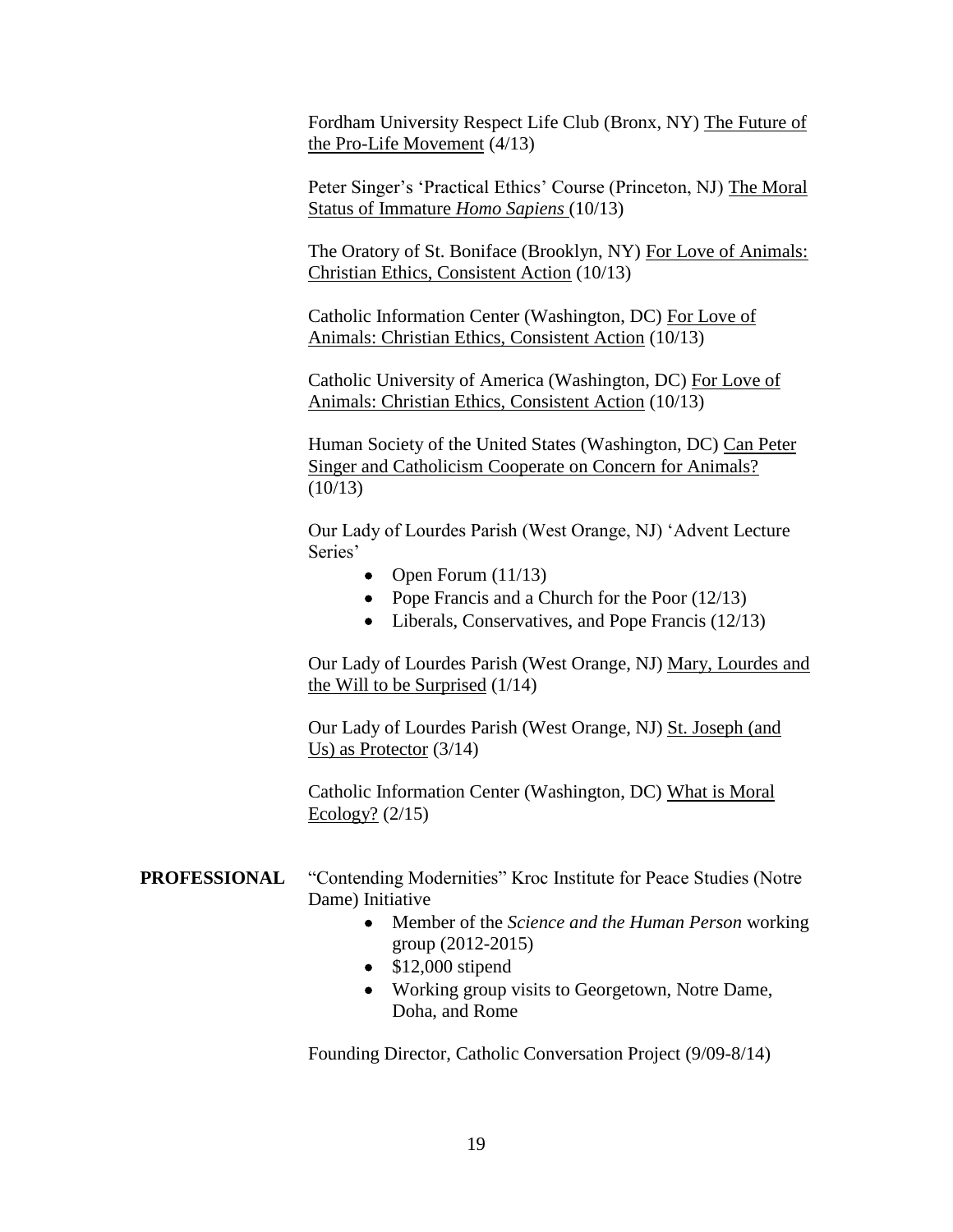Bioethics Section Co-Chair: Catholic Theological Society of America (6/11-6/14)

Ethics Section Co-Chair: College Theology Society (4/11-6/14)

Ethics Committee Member, Children's Hospital of New York (3/9 present)

Ethics Committee Training (assisted design and implementation)

• Tampa General Hospital (10/10)

Cardinal Bernardin Catholic Common Ground Initiative – Invited Participant (3/12)

Peer Manuscript Reviewer*:*

- Catholic University of American Press (Summer 2014present)
- Routledge (Summer 2014-present)
- T&T Clark (Spring 2014-present)
- *Pediatrics in Review* (Fall 2009-present)
- *College Theology Society Annual Volume* (Summer 2011-present)
- *Medicine, Healthcare and Philosophy* (Summer 2011 present)
- *Horizons* (Summer 2011-present)
- *Journal of the Society of Christian Ethics* (Fall 2011 present)
- *Journal of Medical Ethics* (Summer 2012-present)
- *American Journal of Bioethics* (Summer 2011-present)

Book Endorsement/Blurb Sought:

- Roman and Littlefield Publishers (2011)
- TNI Publishing (2012)
- Wm. B. Eerdmans Publishing (2012)
- Wipf and Stock Publishing (2012)
- Wipf and Stock Publishing (2014)

Advisory Board Member: New Evangelical Partnership for the Common Good (6/10-present)

Advisory Council Member: Human Society of the United States Faith Outreach Office (10/13 to present)

Consultant: Notre Dame Medical Ethics Conference, Center for Ethics and Culture (5/08-present)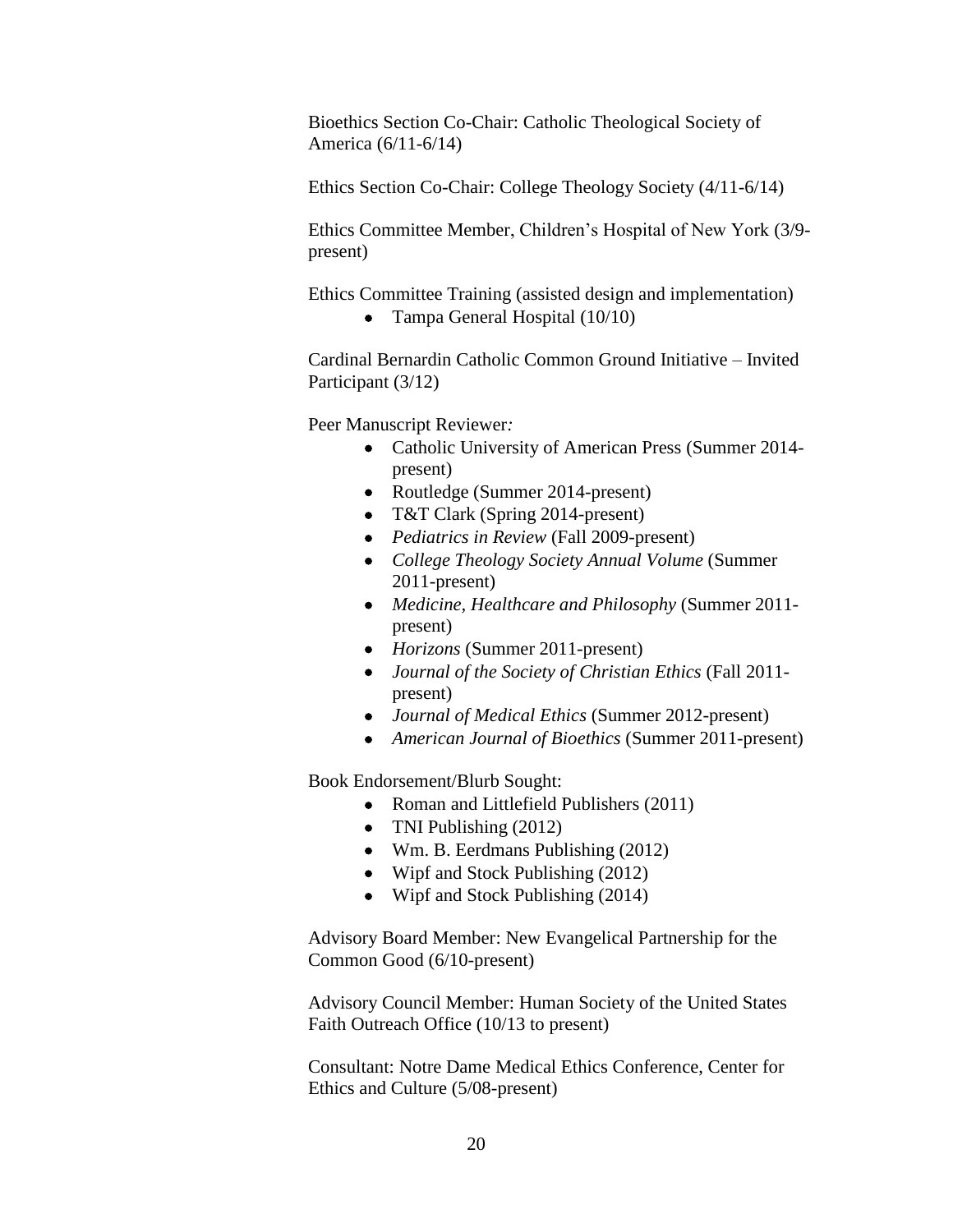Consultant: Pedagogical Training for Doctoral Students, University of Notre Dame Theology Department (9/11)

Special Moral Theology Consultant for *Busted Halo* (5/12-present)

Board Member: New Wine, New Wineskins (8/11-8/12)

Clinical Ethics Practicum: Medical College of Wisconsin—Center for the Study of Bioethics (8/06-8/07)

- Guest Ethics Committee Member: Children's Hospital of Wisconsin (Milwaukee, WI)
- Guest Member of Rounds: Children's Memorial Hospital NICU
- Guest Ethics Committee Member: St. Joseph's on the Lake Assisted Living
- Guest Ethics Committee Member: Community Care Hospital
- Midwest Ethics Committee Network: Speaker's Bureau
- Assisted 'Bioethics and Palliative Care' Course (Medical College of Wisconsin)
- Various Ethics Consults

Misc. Neonatal ICU Rounds:

- University of Chicago Comer Children's Hospital (with William Meadow, MD)
- Yale-New Haven Children's Hospital (with Mark Mercurio, MD)
- Memorial Hospital South Bend, IN (with Robert White, MD)
- Santa Rosa Hospital, San Antonio (with Robert Castro, MD)
- University Medical Center, Groningen, *The Netherlands* (with Eduard Verhagen, MD, PhD)
- Radboud University Medical Center, Nijmegen, *The Netherlands* (with Louis Kollee, MD and Willem de Boode, MD)

**PAST TEACHING** *Visiting Member of the Theology Faculty*: University of Oxford and Christ Church College (1/12 through 4/12)

Gave both undergraduate and graduate lectures

*Visiting Professor of Christian Ethics*: University of Notre Dame (7/09)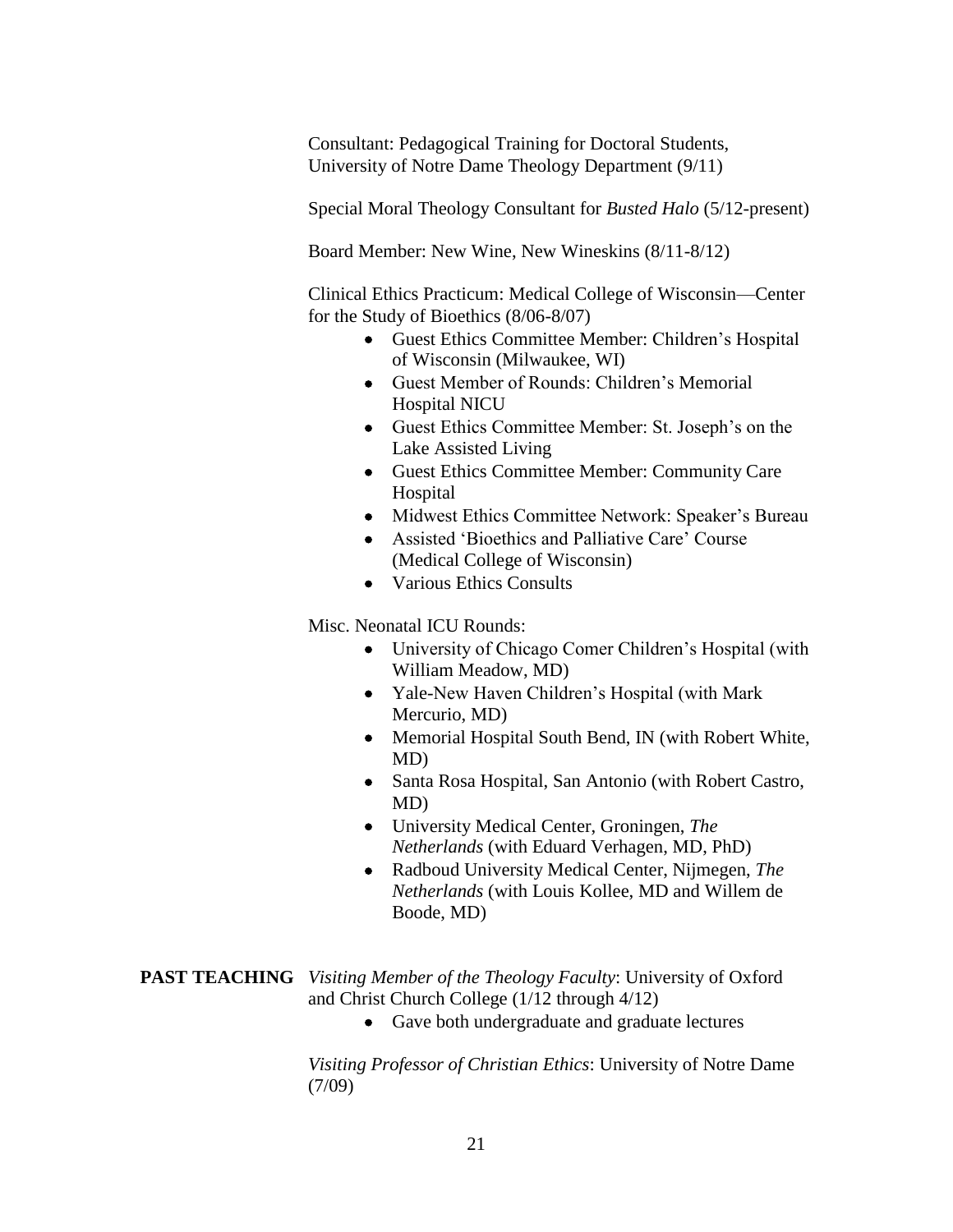| Developed plan and content 'Medical Bioethics' for |
|----------------------------------------------------|
| masters theology students                          |

*Instructor of Christian Ethics*: University of Notre Dame (Spring 2008)

> Developed plan and content for 'Biomedical Ethics' course for pre-medicine students

*Adjunct Instructor of Ethics:* IU-South Bend (5/04-5/05, 5/07-6/07)

 Developed plan and content for 'Medical Ethics' and 'Introduction to Ethics' for nursing and general undergraduates

*Adjunct Instructor of Ethics:* IU-Northwest (Gary) (7/07-8/07)

 Developed plan and content for 'Medical Ethics' course for nursing undergraduates

*Instructor*: Catholic Memorial High School (2000-2003)

 Developed plan and content for all courses: Scripture, Sacraments, Church History, Social Justice and Medical Ethics, Comparative Religions

| Course Assistant: | Medical College of Wisconsin (2006-2007) |
|-------------------|------------------------------------------|
|                   | University of Notre Dame (2004-2006)     |
|                   | UC-Riverside (1997-1998)                 |

| <b>COURSES</b> | Medical Ethics (Notre Dame Pre-Medicine Students)                    |
|----------------|----------------------------------------------------------------------|
| <b>TAUGHT</b>  | Medical Bioethics (Notre Dame Theology Graduate Students)            |
| (university)   | Biomedical Ethics (IU-South Bend and IU-Gary)                        |
|                | Introduction to Ethics (IU-South Bend)                               |
|                | Faith and Critical Reasoning (Fordham Freshmen)                      |
|                | <u>Faith and Critical Reasoning</u> – Eloquentia Perfecta            |
|                | $\bullet$ Underwent EP training                                      |
|                | Faith and Critical Reasoning – Service Learning                      |
|                | • Visited Both Service-Learning Sites                                |
|                | Moral Aspects of Medicine (Fordham Seniors)                          |
|                | Bioethics (Fordham doctoral seminar)                                 |
|                | Introduction to Bioethics (Intro course for interdisciplinary minor) |
|                | Moral Aspects of Medicine – Service Learning (Fordham seniors)       |
|                | • Underwent Service Learning Training                                |
|                | Visited All Three Service Learning Sites<br>٠                        |
|                | Formed Relationship with NY Presbyterian Hospital as                 |
|                | a Service Learning partner                                           |
|                | Peter Singer and Christian Ethics (one-credit independent            |
|                | study/tutorial for 'Ethics and Society' masters-level students)      |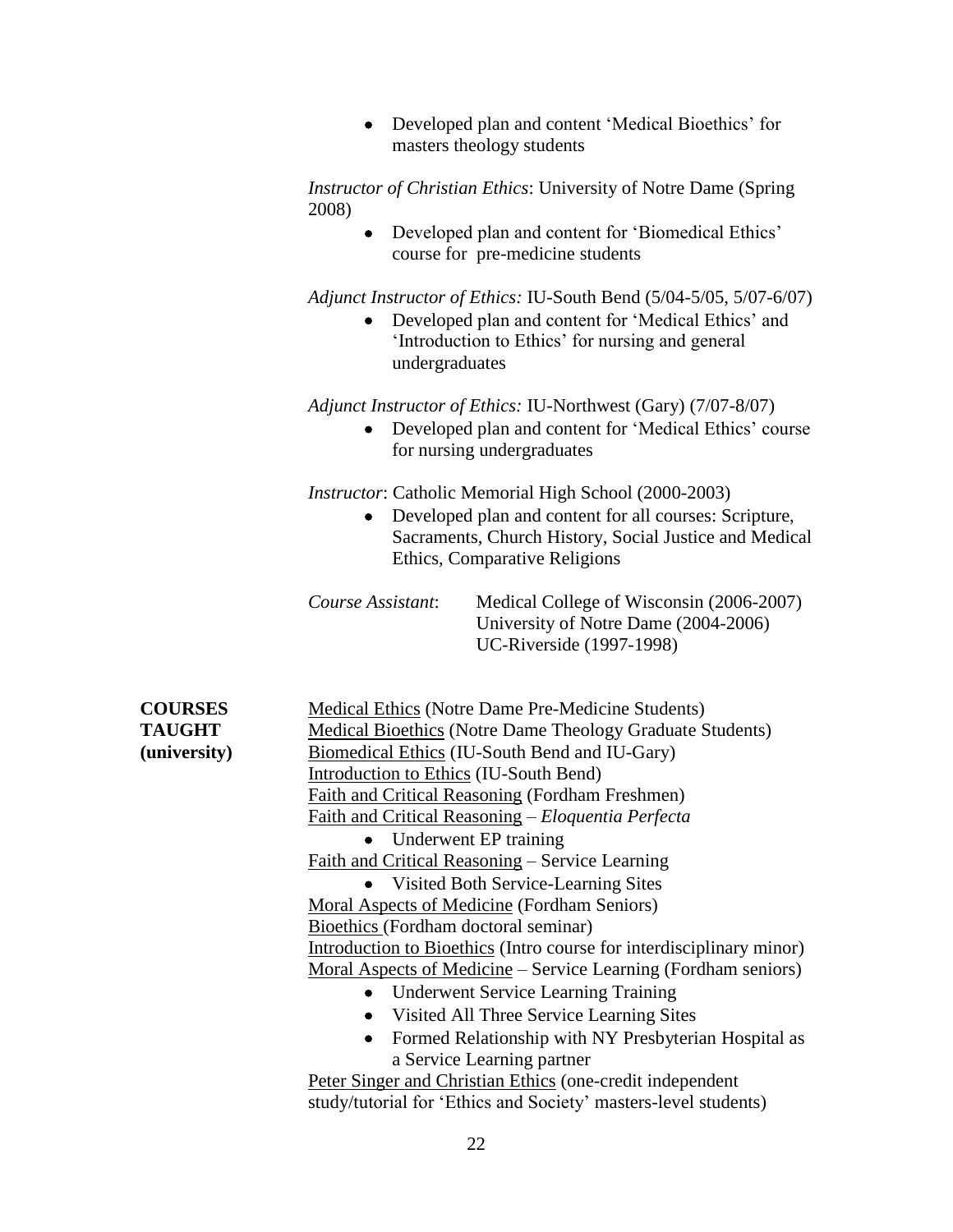|                                          | Theology and Bioethics (three-credit masters-level independent<br>study)<br>The Vocation of the Health Care Provider (Interdisciplinary<br>Course Intended for Fordham Pre-Health Students)<br>Animals, Angels, and Aliens: Beyond the Human in Christian<br>Thought (Fordham theology major course)                                                                                                                                                                                                                                                                                                                                     |
|------------------------------------------|------------------------------------------------------------------------------------------------------------------------------------------------------------------------------------------------------------------------------------------------------------------------------------------------------------------------------------------------------------------------------------------------------------------------------------------------------------------------------------------------------------------------------------------------------------------------------------------------------------------------------------------|
| <b>FUTURE</b><br><b>COURSES</b>          | Can the Rich be Saved? (theology major course)<br>Bioethics (Graduate course to be team-designed and taught with<br>Rabbi Len Sharzer of Jewish Theological Seminary)                                                                                                                                                                                                                                                                                                                                                                                                                                                                    |
| <b>COURSES</b><br><b>ASSISTED</b>        | Healthcare Ethics for the 21 <sup>st</sup> Century (Notre Dame)<br><b>Bioethics</b> (Notre Dame)<br><b>Science and Theology (Notre Dame)</b><br>Contemporary Moral Issues (UC-Riverside)<br>Bioethics (Medical College of Wisconsin: 2 <sup>nd</sup> year med students)<br>Theological Ethics (University of Oxford)                                                                                                                                                                                                                                                                                                                     |
| <b>POSITIONS/</b><br><b>AFFILIATIONS</b> | Children's Hospital of New York Presbyterian Ethics Committee<br>American Academy of Religion<br>College Theology Society (Co-Chair: 'Ethics' section)<br>CTSA (Co-Chair: 'Bioethics' section)<br>Society of Christian Ethics<br>Society for the Study of Christian Ethics<br>American Society for Bioethics and Humanities<br>New Evangelical Partnership for the Common Good<br>Cardinal Bernardin Common Ground Initiative<br><b>Pediatric Ethics Consortium</b><br>Yale Bioethics Center: Animal Ethics Interest Group<br>"Contending Modernities" Working Group Member<br>Founder and Current Member, Catholic Conversation Project |
| <b>EDUCATION</b>                         | <b>University of Notre Dame</b> (2003-2008)<br>PhD: Christian Ethics<br><b>University of Notre Dame</b> (1998-2000)<br>MA: Systematic Theology<br><b>University of California-Riverside</b> (1997-1998)<br>Doctoral Program in Philosophy<br><b>University of Notre Dame</b> (1994-1997)<br><b>BA: Philosophy</b><br><b>BA:</b> Communications and Theatre                                                                                                                                                                                                                                                                               |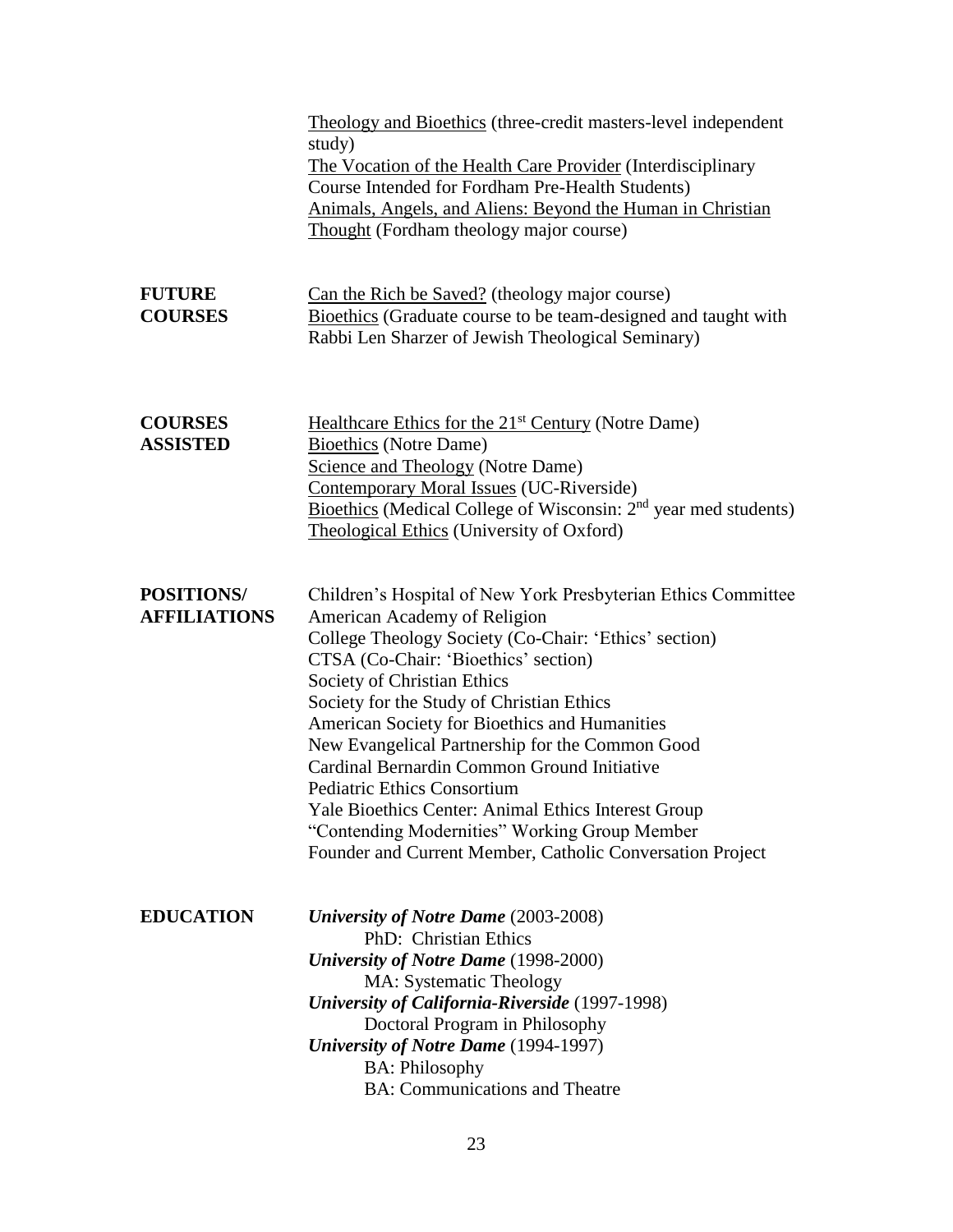**AWARDS** Merit Pay: 2008, 2009, 2010\*, 2011, 2012, 2013

Catholic Press Association Book Award in the 'Social Issues' Category for *Too Expensive to Treat?—Finitude, Tragedy, and the Neonatal ICU* (2011)

ABC Religion and Ethics "Best Book of 2012" Award for *Peter Singer and Christian Ethics: Beyond Polarization*

2013 Robert Bryne Award – Fordham Respect Life Club

Catholic Press Association Award for Best Academic Feature Article 2013 (third place)

Visiting Fellowship in the *McDonald Center for Theology, Religion and Public Life*: University of Oxford, UK (Spring 2012)

Louisville Institute Project Grant (Spring 2013) \$25,000

Henkels Lecture Series (Spring 2013) \$20,000

*Our Sunday Visitor* Project Grant (Fall 2014) \$24,000

Fordham Faculty Fellowship (Spring 2012)

Fordham Center on Religion and Culture, Grant in support of the Fordham Conversation Project Summer Colloquium: \$7500 (5/10)

Fordham University Office of Research

- New Faculty Research Grant: \$4000 (11/08)
- Summer Faculty Research Grant: \$6500 (2/10)
- Faculty Research Grant: \$4000 (4/11)

Arts and Sciences Dean's Council Faculty Activity Grant

- $\bullet$  \$3000 (2/10)
- $\bullet$  \$2400 (9/10)
- $\bullet$  \$1500 (9/12)

Dissertation Defense (Maura Ryan, director): *Treatment of Imperiled Newborns: The Social Quality of Life Model in Light of Catholic Social Teaching* (9/08)

• Passed with Honors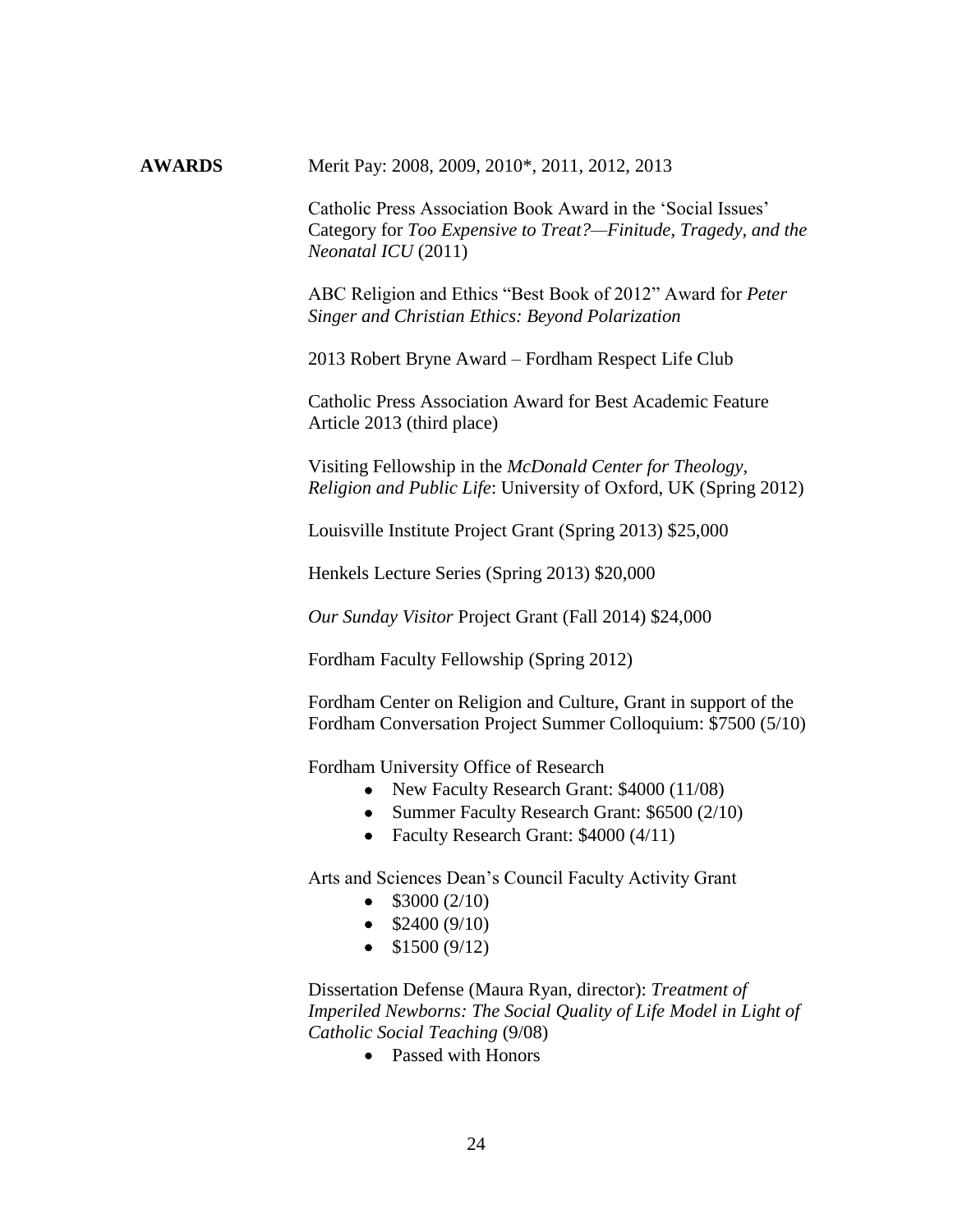Nanovic Institute for European Studies: Travel and Research Grant: \$3000. (6/07)

\*ranked number one by Fordham theology merit pay committee

| MISC.<br><b>UNIVERSITY</b><br><b>AND</b><br><b>DEPARTMENT</b><br><b>SERIVCE</b> | Senior Thesis Reader/Examiner (Spring 2009, spring 2010)<br>'Generation Me' Colloquium Member (Fall 2008- Spring 2009)<br>Janus Essays Reader (Spring 2009)<br>Theology MA Committee Member (2008-2010)<br>'Forest' Committee Member (2010-2013)<br>Graduate Student Placement Coordinator (2010-2011, 2012-2013)<br>Theology Department Teaching Mentor (Spring 2013-present)<br>Merit Committee (Fall 2013-present)<br>Outreach Director, Department of Theology (2013 to present)<br>Facilitated and organized "Six Months of Pope Francis"<br>$\bullet$<br>event $(8/13)$<br>Facilitated and organized development and use of<br>٠<br>department Twitter and Facebook accounts<br>Facilitated and organized relationship with "On Faith"<br>$\bullet$<br>page of the Washington Post<br>ALS Club, Faculty Advisor (Fall 2010-present)<br>'Faith and Critical Reason' Discussion Colloquium (Spring 2009)<br>Practical Theology Colloquium Member (Fall 2009-2012)<br><b>Dissertation Committee Member</b><br>Joel Warden (Fall 2008 to Fall 2011)<br>$\bullet$<br>Fr. Krivak (Fall 2010 to present)<br>$\bullet$<br>Ian Jones (Fall 2012 to present)<br>$\bullet$<br>Eric Meyer (April 2014, reader)<br>Doctoral Exam (method) Question Advisor<br>Spring to Fall 2010<br>$\bullet$<br>Spring 2013 to present<br>Dean's Course Initiative: Service Learning (2009-present)<br>EP Course Training and Implementation (2009-present) |
|---------------------------------------------------------------------------------|----------------------------------------------------------------------------------------------------------------------------------------------------------------------------------------------------------------------------------------------------------------------------------------------------------------------------------------------------------------------------------------------------------------------------------------------------------------------------------------------------------------------------------------------------------------------------------------------------------------------------------------------------------------------------------------------------------------------------------------------------------------------------------------------------------------------------------------------------------------------------------------------------------------------------------------------------------------------------------------------------------------------------------------------------------------------------------------------------------------------------------------------------------------------------------------------------------------------------------------------------------------------------------------------------------------------------------------------------------------------------------------------------------------------------------------|
|                                                                                 |                                                                                                                                                                                                                                                                                                                                                                                                                                                                                                                                                                                                                                                                                                                                                                                                                                                                                                                                                                                                                                                                                                                                                                                                                                                                                                                                                                                                                                        |
|                                                                                 | Theo. Ethics Colloquium: Co-Founding Member (2010-present)<br>Core Curriculum Values Seminar Subcommittee (2014-present)<br>Committee on Health Professions (Spring 2010-2013)<br>• Reviewed Files, Conducted Mock Interviews, Wrote<br>Letters of Recommendation<br>Instituted Relationship with NYP Hospital Volunteer<br>٠<br><b>Office and Fordham Pre-Health Students</b><br>Developed New Course for Pre-Health Students: 'The<br>$\bullet$<br>Vocation of the Health Care Provider'                                                                                                                                                                                                                                                                                                                                                                                                                                                                                                                                                                                                                                                                                                                                                                                                                                                                                                                                             |
|                                                                                 | Core Committee Member: "The Cardinal and Colbert" (2012)<br>Organizer/Panel Moderator "Christians and Other Animals (2012)                                                                                                                                                                                                                                                                                                                                                                                                                                                                                                                                                                                                                                                                                                                                                                                                                                                                                                                                                                                                                                                                                                                                                                                                                                                                                                             |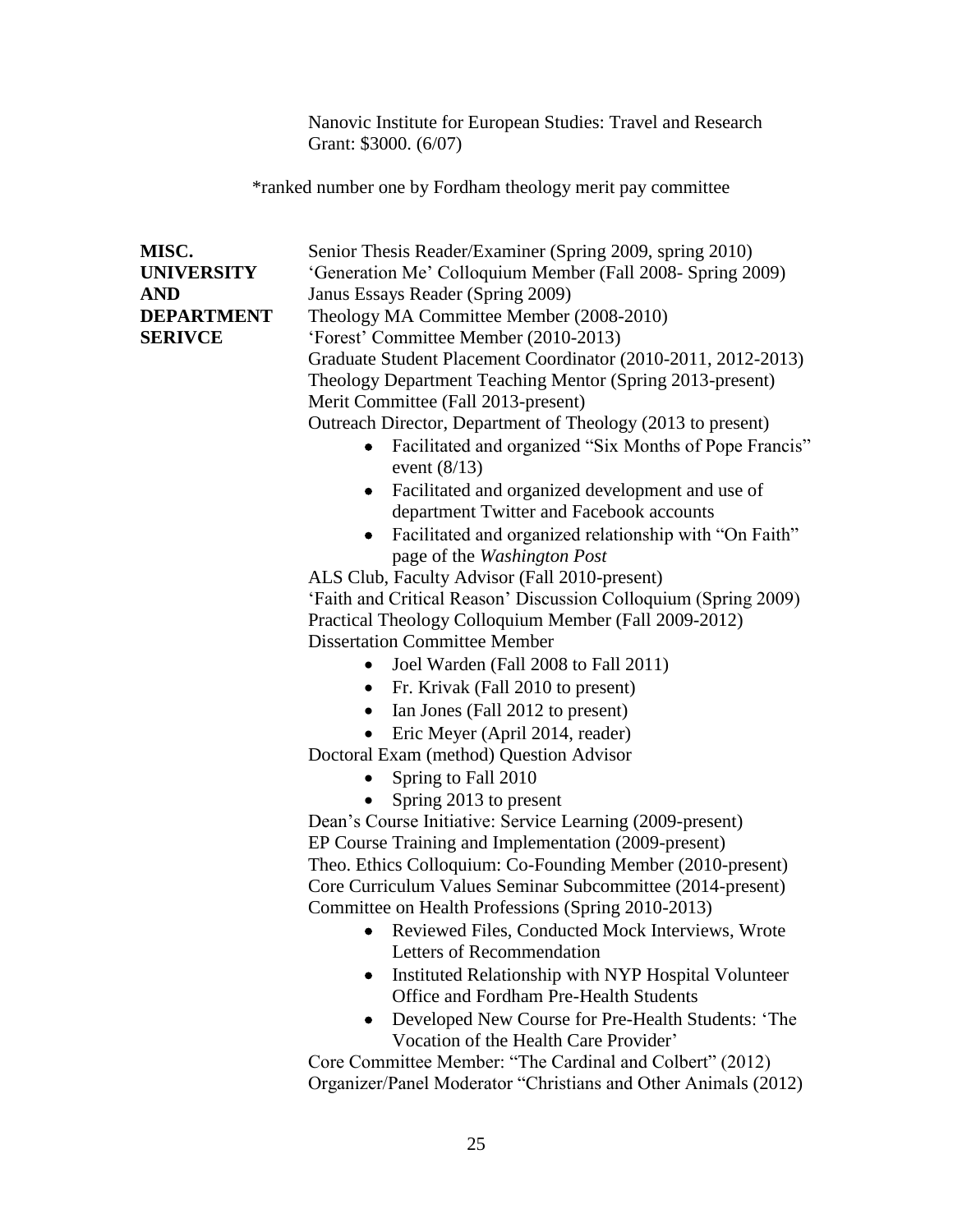| <b>EXTRA-</b>     |  |
|-------------------|--|
| <b>UNIVERSITY</b> |  |
| <b>SERVICE</b>    |  |

Founding Organizing Committee member, 'Open Hearts, Open Minds and Fair-Minded Words: A Conference on Life and Choice in the Abortion Debate' (Princeton University, 10/10)

 Engaged in extensive planning efforts for the conference from July 2009 through October 2010 including numerous committee meetings (in person and via teleconference), panelist and moderator recruiting, document creation, policy-setting, media engagement, and much more.

With colleague Aristotle Papankikolaou: engaged in oral and written review of the Massachusetts 'end of life' legislative document for His Eminence Methodios the Orthodox Metropolitan of Boston

With reproductive justice advocate and legal scholar Hilary Hammell, led group of Christian ethicists in filing an *amicus* brief on behalf of Juana Villegas in the United States Court of Appeals, Sixth Circuit

Co-founding member and assistant editor of the website *catholicmoraltheology.com*

> • 18 contributing moral theologians sharing reflections and conversation on news, liturgy, and our academic work

Advisory Board Member, Rutgers Center for Philosophy of Religion

Working Group Member: 'Science and the Human Person' *Contending Modernities* (Sponsored by the Kroc Institute for Peace Studies)

Founding Director, Catholic Conversation Project (2009-present)

- Planned and led monthly meetings (academic year 2009-2010)
- Planned summer colloquium (8/10, 8/11, 8/12, 8/13, and 8/14)
- Planned other events  $(12/10, 4/11,$  and  $8/11)$

**MEDIA** Release of Bioethics Document *Dignitas Personae National Catholic Reporter* (12/08) print and online (John Allen) Fox 5 New York (12/08)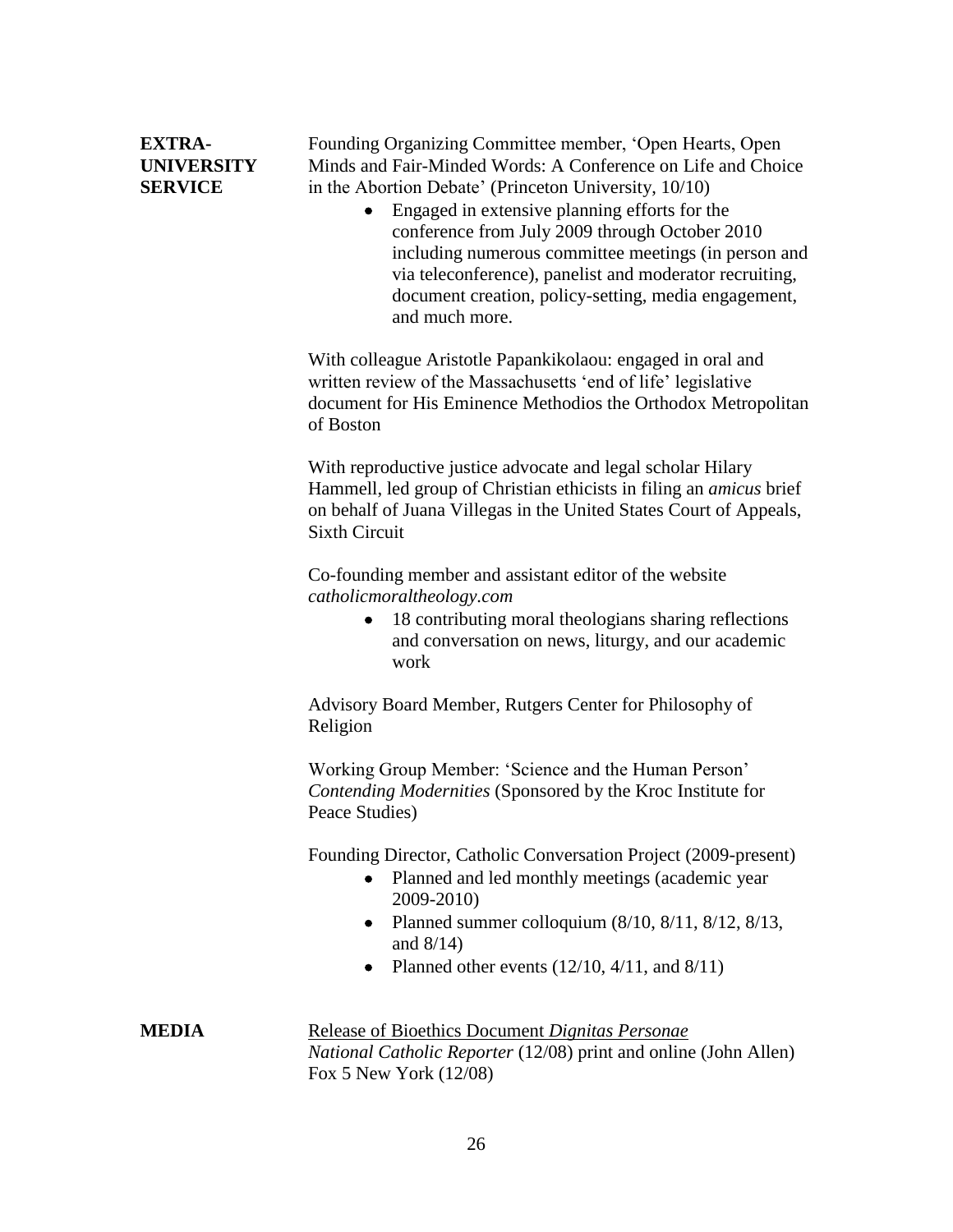Dolan Named Archbishop of New York In-Studio Interview NY1 TV (2/09) WPIX TV (2/09) 'Up Close' WPIX TV (in studio) Sunday morning talk (2/09) NY1 TV (4/09)

Obama Reversal of Funding for Embryonic Stem Cell Research *USA Today* (3/09) online *Christian Science Monitor* (3/09) online *Medical Ethics Advisor* (3/09) print NY1 TV (3/09) Newstalk Radio Ireland (live interview) (3/09) WFUV Radio New York (3/09) Live Guest on 'The Call' NY1 TV (3/09) *New York Times* Letter to the Editor (3/09) print/online

Obama Commencement Address at Notre Dame WTRC Radio South Bend – live in studio guest (5/09) WNDU TV (NBC affiliate) South Bend (5/09) *National Catholic Reporter* (5/09) print/online

Obama Peace Prize Fox News Channel (in studio) the Strategy Room (10/09) Fox 5 New York (10/09)

USCCB Revises *Ethical and Religious Directives* Document *Medical Ethics Advisor* (1/10) print

United States Health Care Reform Debates Op-Ed: *San Francisco Chronicle* (10/09) print/online \*picked up by 'Real Clear Politics' and David Gregory's blog Live Radio Interview: WZIM La Crosse, WI (11/09) (12/09) Live Radio Interview: WYED Birmingham, AL (3/10)

The Fordham Conversation Project

*DotCommonweal* (8/10) blog post (Robert Imbelli) *National Catholic Reporter* (8/10) online article (John Allen) *National Catholic Reporter* (9/10) print/online (M.S. Winters) *National Catholic Reporter* (9/10) two invited blog posts *National Catholic Reporter* (9/10) print/online (Richard McBrien)

Pew Forum Study on Religion, Obama and the Elections Fox News Channel *Special Report with Bret Baier* (8/10) Fox News Channel *Strategy Room* (8/10)

Princeton 'Open Hearts, Open Minds' Abortion Conference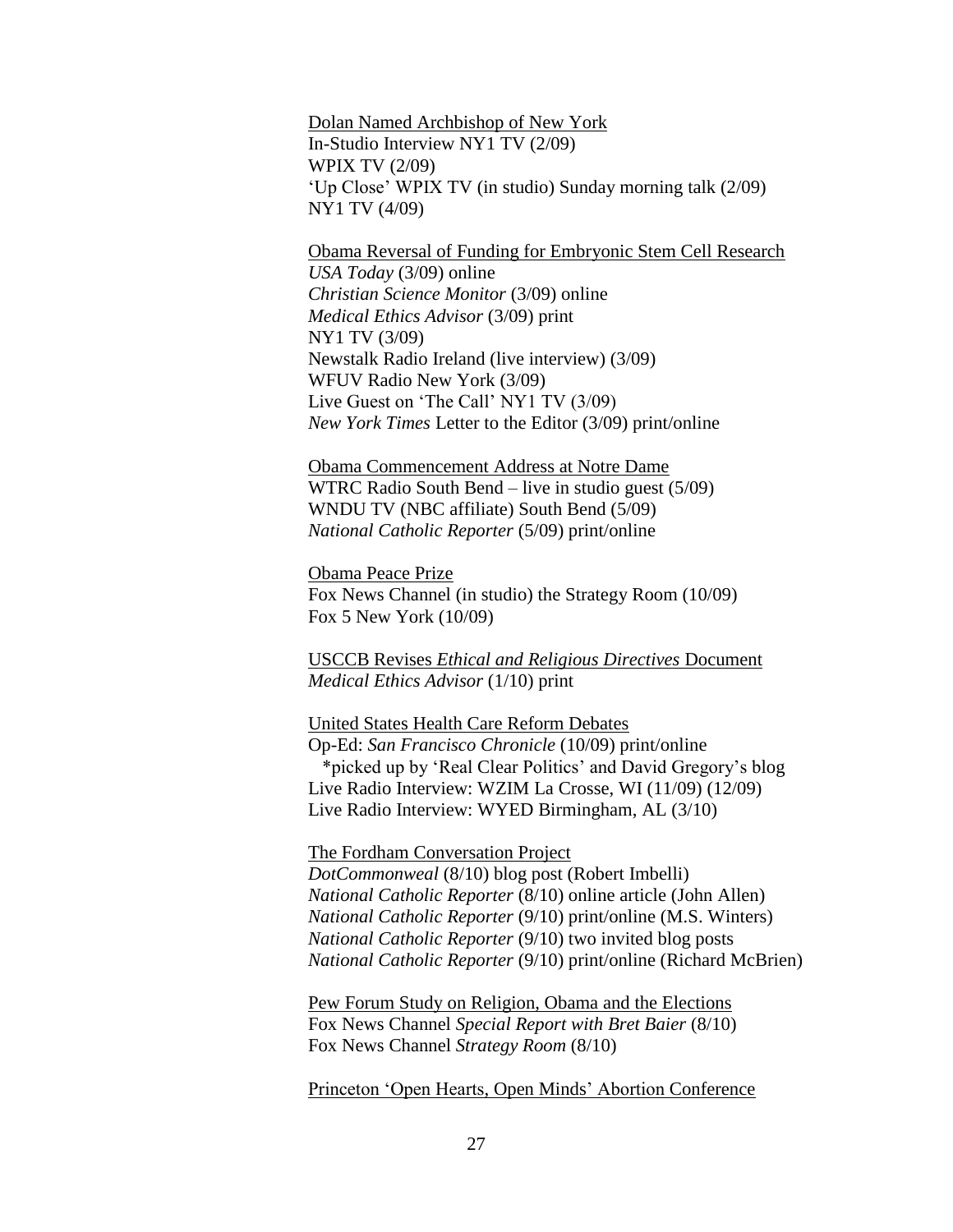*Medical Ethics Advisor* (9/10) print *Our Sunday Visitor* (10/10) print/online *Washington Post* (10/10) invited online piece for 'On Faith' *Commonweal* (10/10) online *The Huffington Post* (11/10) online *Slate* Magazine (11/10) online (Saletan)

Archbishop Dolan Elected President of the UCCB Fox 5 New York (11/10)

Pope Benedict XVI Comments on Condom Use and STDs The *CBS Evening News* (11/10) national broadcast The Fordham *Observer* (12/10)

Missionary Oblates Partnership Conference Keynote Address *Today's Catholic* (3/11) biweekly of Archdiocese of San Antonio

Release of book: *Too Expensive to Treat? Finitude, Tragedy, and the Neonatal ICU*

Invited blog post for 'The New Evangelical Partnership' (12/10) Live radio interview (full hour) with KOA Denver, CO (12/10) Invited blog post for Wm. B. Eerdmans Press (1/11) Op-Ed for the *Washington Post* (1/11) online *National Catholic Reporter* (2/11) book review (M.S. Winters) *Everyday Thomist* (2/11) book review (Beth Haile) Radio interview with NPR affiliate WGTD Kenosha, WI (3/11) Interview with the *Huffington Post* (8/11) Oxford's Practical Ethics Centre (9/12) online *Insight* (Medical Journal of Australia Newsletter (2/13)

'Courtyard of the Gentiles' Dialogue Project Op-Ed for the *Washington Post* (3/11) online

Elizabeth Johnson and the USCCB Committee on Doctrine The Fordham *Observer* (4/11)

'Christian Ethics Engages Peter Singer' Oxford Conference *The Tablet* (5/11) print and online

Catholic Press Association Second Place Book Award *National Catholic Reporter* (6/11) online (M.S. Winters)

Summer Meeting of the Catholic Conversation Project *The Tablet* (7/11) print and online (feature story) *National Catholic Reporter* (8/11) online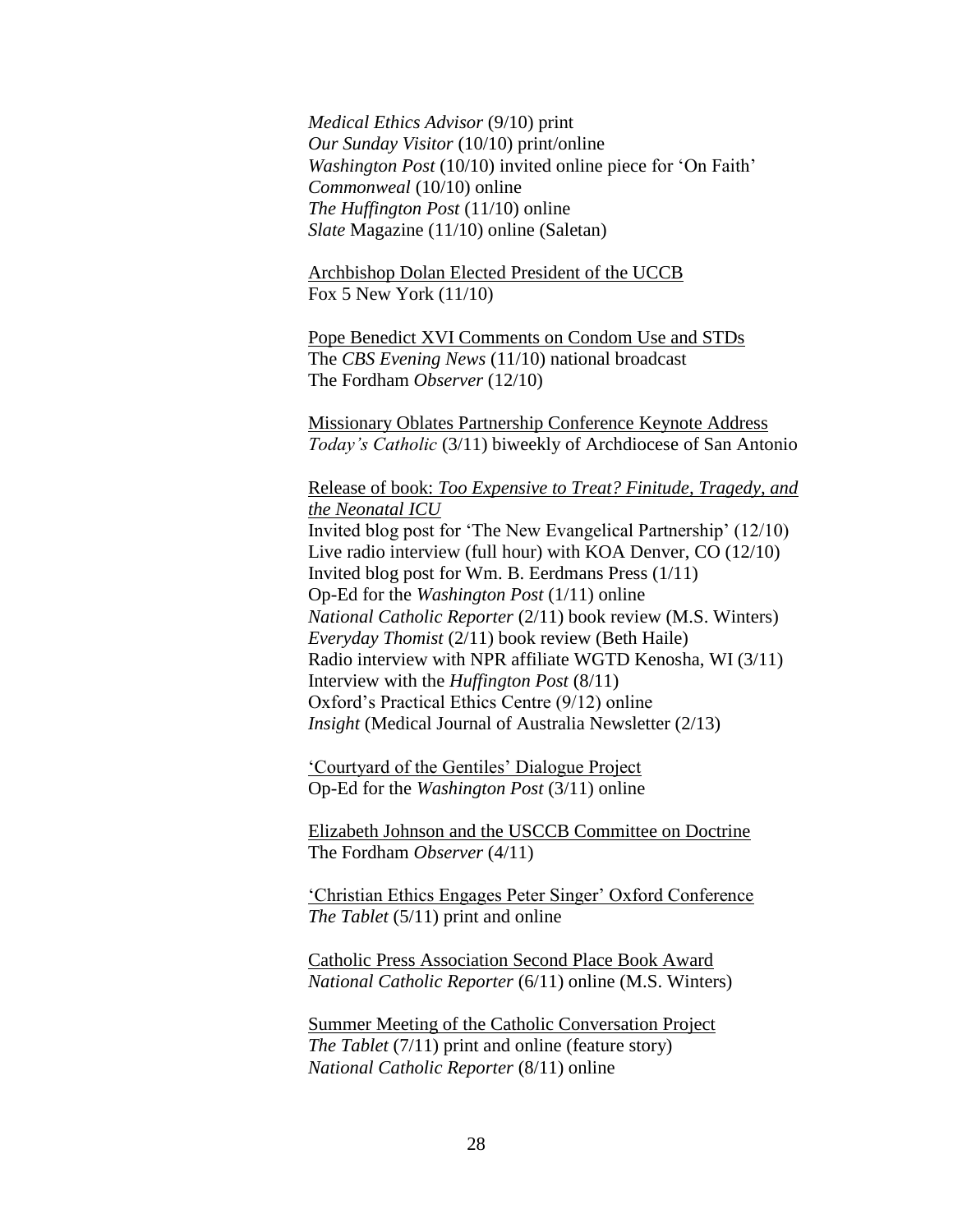Case of Amelia Rivera Being Denied Kidney Transplant Op-Ed for the *Washington Post* (1/12) online Interviewed by AP (1/12) appeared in dozens of media outlets Blog entry quoted in *ABC News* story (2/12)

Komen Reverses Decision to Stop Funding Planned Parenthood *Our Sunday Visitor* (2/12) print and online

HHS Mandate that Religious Institutions Cover Contraception *Urban Faith* (2/12) online *Our Sunday Visitor* (2/12) print and online

*Journal of Medical Ethics* Pro-Infanticide Article Oxford's Practical Ethics Centre (3/12) Invited Blog Commentary Christian Broadcasting Network (3/12) *Yahoo!* News (3/12) *Mirror of Justice* (3/12) *DotCommonweal* (3/12) *Dagen* (3/12) Swedish Daily Newspaper

Vatican Investigates US Nuns *Al Jazeera* English (5/12)

The 2012 Elections *Our Sunday Visitor* (4/12) *National Catholic Register* (5/12)

Release of *Peter Singer and Christian Ethics: Beyond Polarization America Magazine* Podcast Interview (6/12) Blog Post for The New Evangelical Partnership (7/12) Op-Ed with *The Seattle Times* (7/12) print and online Mirror of Justice (7/12) online Cambridge University Press Blog Post (7/12) *Albany Times-Union* (9/12) online *The Evangelist* (Diocese of Albany, NY) (9/12) *ABC Religion and Ethics* (Australia) Best Book of 2012 (1/13) *Open Parachute* (New Zealand) (2/13)

Brain Injuries and the Beginning of the NFL Season *BBC News Magazine* (9/12)

2012 Catholic Conversation Project *National Catholic Reporter* (8/12) online Boston College *Chronicle* (9/12) print and online

Harlem Physician Tests Patient for HIV without Consent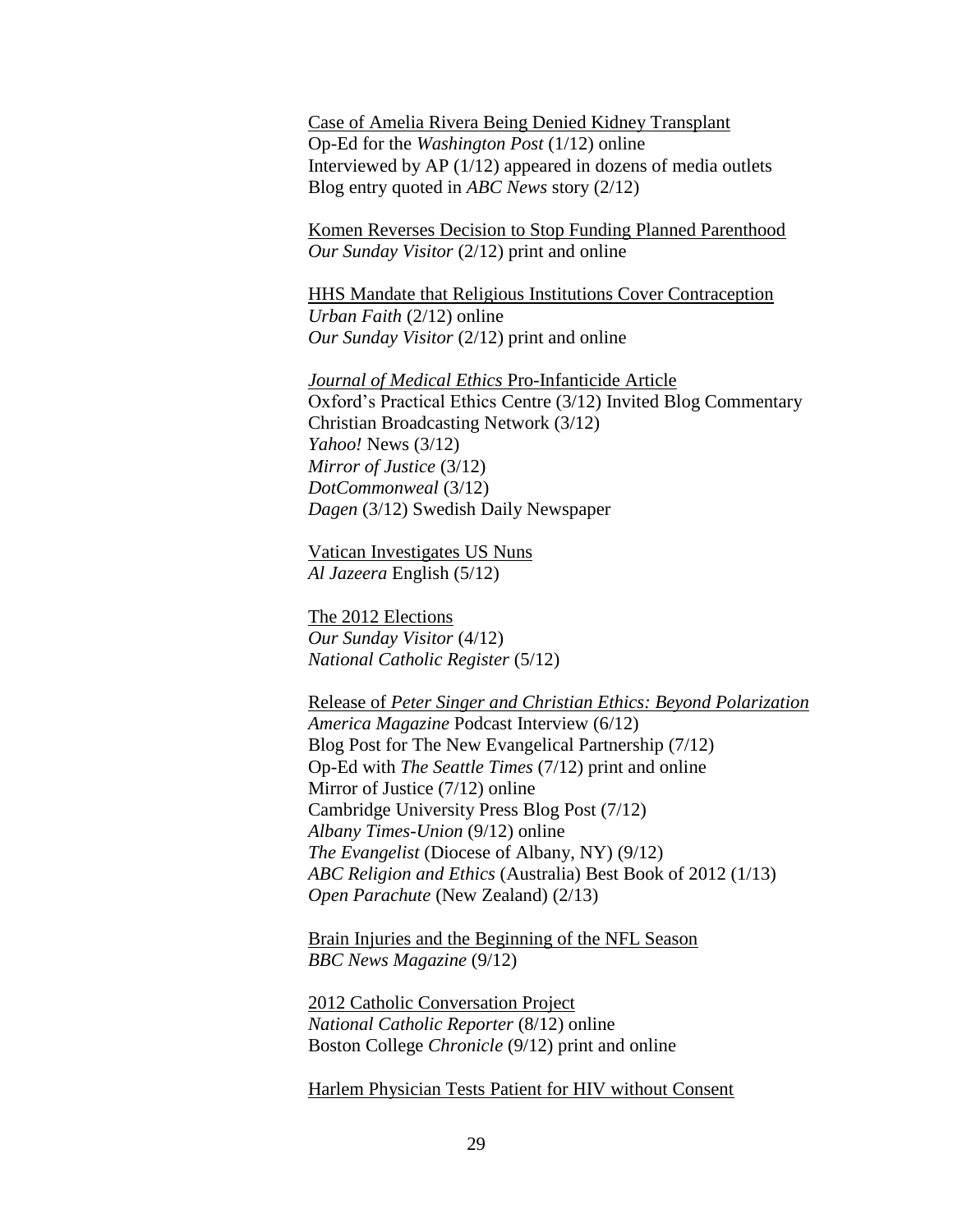*Huffington Post* (10/12)

Release of 'On All of Our Shoulders' Statement *DotCommonweal* (10/12) *National Catholic Reporter* (10/12) print and online *America Magazine* (10/12) online *First Things* (10/12) online

'Christians and Other Animals' Panel at Fordham University *LifeSiteNews* (11/12) *National Catholic Reporter* (11/12) *Fordham Ram* (11/12) *Fordham Observer* (11/12)

Leaked Drone Attack Policy on Americans *Catholic News Service* (2/13)

Public Lecture at Carroll College KBLL (Helena, MT) radio interview (3/13)

Maryland Abolishes Death Penalty *Our Sunday Visitor* (3/13)

Steubenville Rape Verdict *Christian Science Monitor* (3/13)

Papal Transition and Election 2013 *The Tablet* (2/13) *The Tablet* (3/13) *NY Post* (3/13) AP Radio (3/13) – distributed widely 1010 WINS (New York, NY) radio (3/13) *AM New York* (3/13) *Huffington Post* Video (3/13) – distributed widely by *Odyssey* Religion News Service (3/13) AOL Video (4/13) – disturbed widely by *Odyssey America* Magazine (10/13)

Factory Collapse in Bangladesh *Our Sunday Visitor* (5/13)

The Economic Vision of Pope Francis *Religion and Politics* (7/13)

Response to Pew Report on Radical Life Extension *Deseret News* (8/13)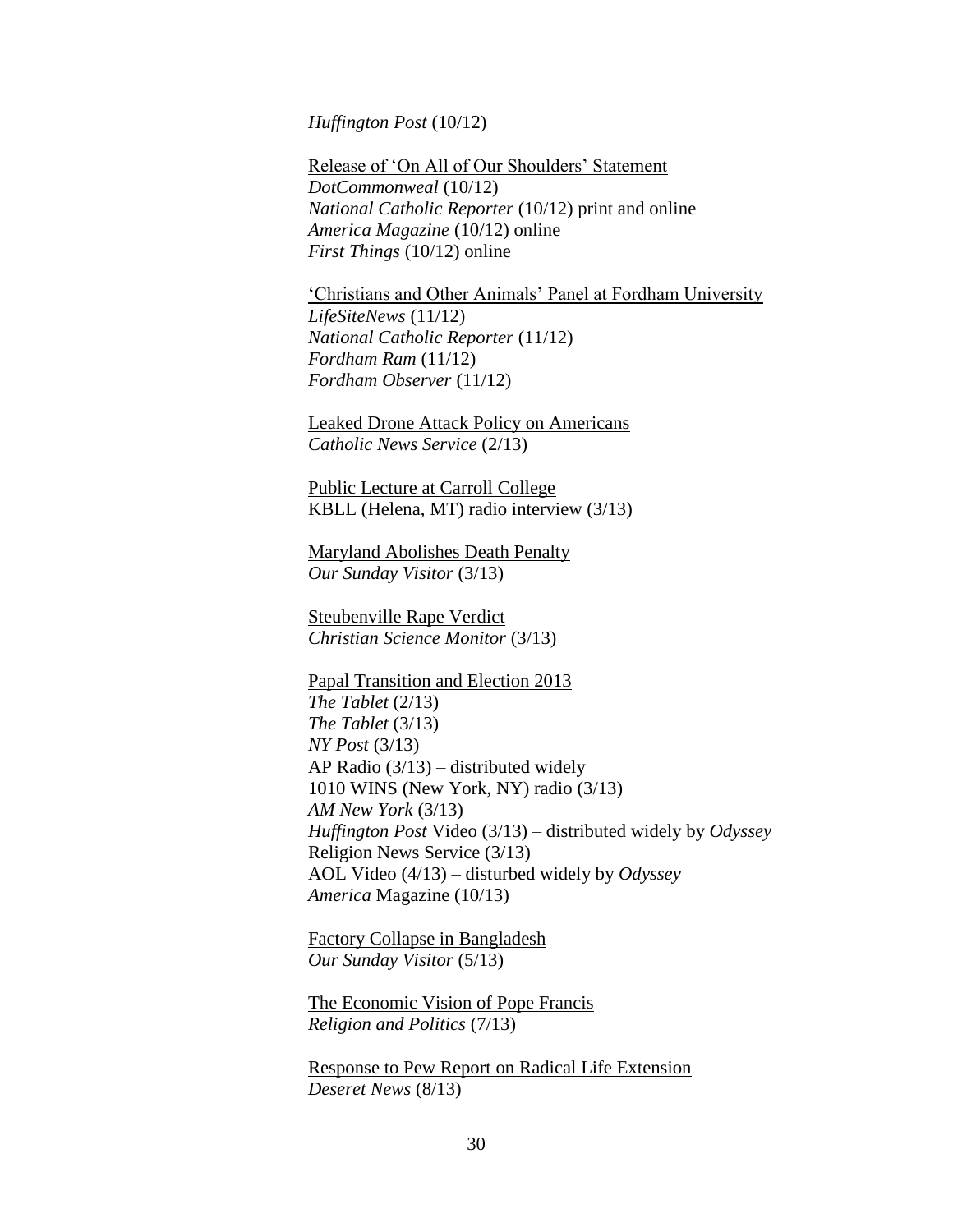2013 Catholic Conversation Project Cardinal Sean O'Malley's Blog (9/13) Boston College Alumni Magazine (9/13)

Degeneration of Online Discourse about Religion CNN.com (10/13)

USCCB 2013 Elections *National Catholic Reporter* (11/13) online

Release: *For Love of Animals: Christian Ethics, Consistent Action National Review* (10/13) article by Matt Scully *National Catholic Reporter* (10/13) online *National Review* (10/13) reprinted forward to the book *National Review* (10/13) feature interview Fordham Center for Ethics Education Blog (10/13) *The Weekly Standard* (10/13) The *Catholic Ecology* Blog (11/13) interview Relevant Radio (11/13) interview Lexington, KY "Diocese Live" Radio (11/13) interview Sullivan's *The Dish* (11/13) "Ask Anything" Interview Series "Reasonably Catholic" Radio Interview (12/13) *New York Times* (12/13) featured in "Beliefs" article (paper/online) *America Magazine* podcast interview (2/14) *TheDodo.com* ran excerpt (3/14) Interview with IHU Online (4/14) Sao Leopoldo, Brazil KDKA Radio Pittsburg (6/14) Interview on "Amplify" Show Catholic San Francisco (7/14) feature article *Catholic Review* (9/14) *EcoLink* (11/14)

Two Cases of Brain Death: Jahi McMath and Marlise Munoz *Christian Science Monitor* (1/14) *Yahoo! News* (1/14)

Increased Focus on Mourning the Death of Animals *Pittsburg Post-Gazette* (2/14) – picked up by Associated Press

Botched Oklahoma Execution *BBC* Radio 4 (5/14) *Our Sunday Visitor* (6/14)

The 2014 Ebola Outbreak *Vox* (8/14)